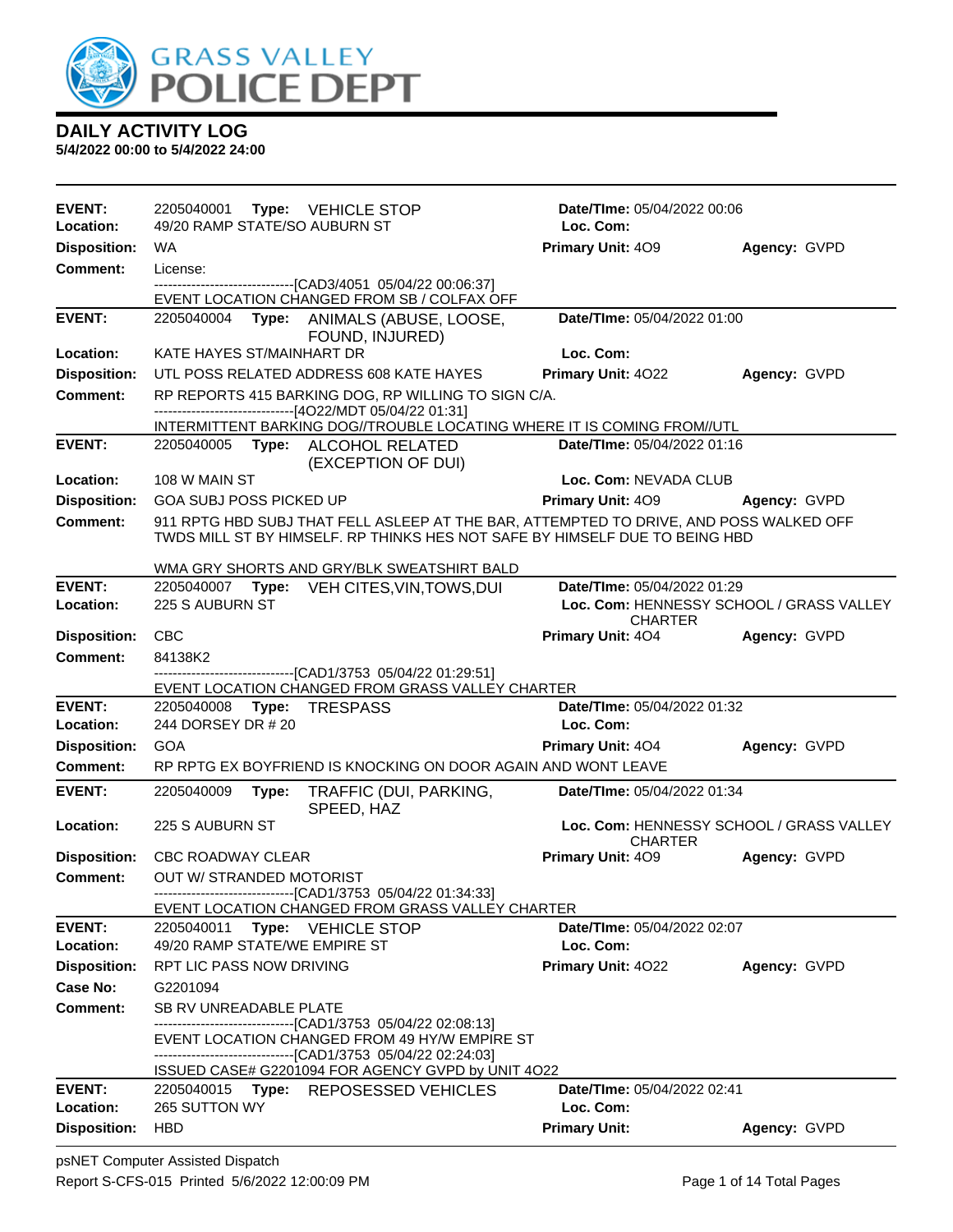

| <b>Comment:</b>            | <b>VOLUNTARY OWNER AWARE</b><br>------------------------[CAD3/4051_05/04/22 02:51:01]                                                                                                                                                                                         |                                                  |              |
|----------------------------|-------------------------------------------------------------------------------------------------------------------------------------------------------------------------------------------------------------------------------------------------------------------------------|--------------------------------------------------|--------------|
|                            | FCN/3702212400424<br>***** EVENT CLOSED BY CAD1                                                                                                                                                                                                                               |                                                  |              |
| <b>EVENT:</b><br>Location: | 2205040017 Type: VEH CITES, VIN, TOWS, DUI<br>421 MARSHALL ST                                                                                                                                                                                                                 | Date/TIme: 05/04/2022 02:46<br>Loc. Com:         |              |
| <b>Disposition:</b>        | CIT VEH CITED FOR PARKING IN POSTED NO<br><b>PARKING</b>                                                                                                                                                                                                                      | <b>Primary Unit: 4022</b>                        | Agency: GVPD |
| <b>Comment:</b>            | RP RPTG 2 VEHS ILLEGALLY PARKED. ONE IS PARKED IFO FIRE HYDRANT AND UNK VIOLATION ON OTHER.<br>RP STATES THEY ARE ASSOC WITH H&S HOUSE ON MARSHALL ST                                                                                                                         |                                                  |              |
|                            | SIL JEEP CHEROKEE LIC#3XDT908<br>BLK MERZ SEDAN LIC#4VGP991                                                                                                                                                                                                                   |                                                  |              |
| <b>EVENT:</b>              |                                                                                                                                                                                                                                                                               | Date/TIme: 05/04/2022 07:38                      |              |
| Location:                  | EA EMPIRE ST/PINE ST                                                                                                                                                                                                                                                          | Loc. Com:                                        |              |
| <b>Disposition:</b>        | CBC PW ENROUTE                                                                                                                                                                                                                                                                | <b>Primary Unit: 4S5</b>                         | Agency: GVPD |
| <b>Comment:</b>            | PER CHP/ OIL SPILL AFTER MOTORCYCLE ACCIDENT, NEG MEDICAL<br>--------------------------[CAD1/4116 05/04/22 07:40:59]<br>LEFT VM FOR GVPW                                                                                                                                      |                                                  |              |
| <b>EVENT:</b><br>Location: | 2205040026 Type: TRAFFIC ACCIDENT<br>867 SUTTON WY                                                                                                                                                                                                                            | Date/TIme: 05/04/2022 07:55<br>Loc. Com: SAFEWAY |              |
| <b>Disposition:</b>        | CBC NOT A TRAF HAZRD                                                                                                                                                                                                                                                          | <b>Primary Unit: 4024</b>                        | Agency: GVPD |
| Case No:                   | G2201095                                                                                                                                                                                                                                                                      |                                                  |              |
| Comment:                   | RP RPTNG COLD 20002 GRY NISSAN VERSA, 7XUF201 IN THE SAFEWAY PARKING LOT, RP WAS IN THE<br>STORE AND CAME OUT TO FIND SOMEONE HIT HER VEH AND DID NOT LEAVE A NOTE. RP CURRENTLY AT<br><b>WORK, REQ 10-21</b><br>-------------------------------[CAD4/4132 05/04/22 08:16:12] |                                                  |              |
|                            | ISSUED CASE# G2201095 FOR AGENCY GVPD by UNIT 4O24                                                                                                                                                                                                                            |                                                  |              |
| <b>EVENT:</b>              | 2205040031 Type: TRAFFIC (DUI, PARKING,<br>SPEED, HAZ                                                                                                                                                                                                                         | Date/TIme: 05/04/2022 08:19                      |              |
| Location:                  | SUTTON WY/DORSEY DR                                                                                                                                                                                                                                                           | Loc. Com:                                        |              |
| <b>Disposition:</b>        | CBC NOT A TRF HAZ                                                                                                                                                                                                                                                             | Primary Unit: 4024 Agency: GVPD                  |              |
| <b>Comment:</b>            | RP RPTNG GLASS IN THE ROADWAY IFO OAKRIDGE APARTMENTS, RP CONCERNED ABOUT VEH HAZARD<br>-------------------------------[CAD4/4132 05/04/22 08:22:09]<br>4024 TO HANDLE                                                                                                        |                                                  |              |
| <b>EVENT:</b>              | 2205040033 Type: FOLLOWUP                                                                                                                                                                                                                                                     | Date/TIme: 05/04/2022 08:27                      |              |
| Location:                  | 806 MAIN ST                                                                                                                                                                                                                                                                   | Loc. Com:                                        |              |
| Disposition: CBC           |                                                                                                                                                                                                                                                                               | Primary Unit: 4021                               | Agency: GVPD |
| Comment:                   | RP REQ 10-21 REF ONLINE THEFT REPORT, CSP001413<br>-------------------------------[4O21/MDT 05/04/22 08:44]                                                                                                                                                                   |                                                  |              |
|                            | HAS VIDEO HE WOULD LIKE TO ADD TO THE CASE. HE SAID HE WOULD DROP IT OFF AT PD                                                                                                                                                                                                |                                                  |              |
| <b>EVENT:</b>              | Type:<br>2205040035<br>ANIMALS (ABUSE, LOOSE,<br>FOUND, INJURED)                                                                                                                                                                                                              | <b>Date/Time: 05/04/2022 08:35</b>               |              |
| Location:                  | 520 E MAIN ST                                                                                                                                                                                                                                                                 | Loc. Com:                                        |              |
| <b>Disposition:</b>        | <b>HBD</b>                                                                                                                                                                                                                                                                    | <b>Primary Unit:</b>                             | Agency: GVPD |
| <b>Comment:</b>            | -------------------------------[CAD3/3980_05/04/22_10:54:22]<br>EVENT LOCATION CHANGED FROM 520 E MAIN<br>***** EVENT CLOSED BY CAD3                                                                                                                                          |                                                  |              |
| <b>EVENT:</b>              | 2205040037 Type: ABANDONED VEHICLES                                                                                                                                                                                                                                           | Date/TIme: 05/04/2022 08:38                      |              |
| Location:                  | 156 ROCKWOOD DR                                                                                                                                                                                                                                                               | Loc. Com: ACF THE CLUB HOUSE                     |              |
| <b>Disposition:</b>        | <b>CBC</b>                                                                                                                                                                                                                                                                    | Primary Unit: 4018                               | Agency: GVPD |
| <b>Comment:</b>            | RP RPTG ABAN VEH PARKED FOR AT LEAST 2 WEEKS, SIL/GRY HONDA SUV WITH DAMAGE TO FRONT AND<br>FLAT TIRE IN BACK, LP 6GLN593                                                                                                                                                     |                                                  |              |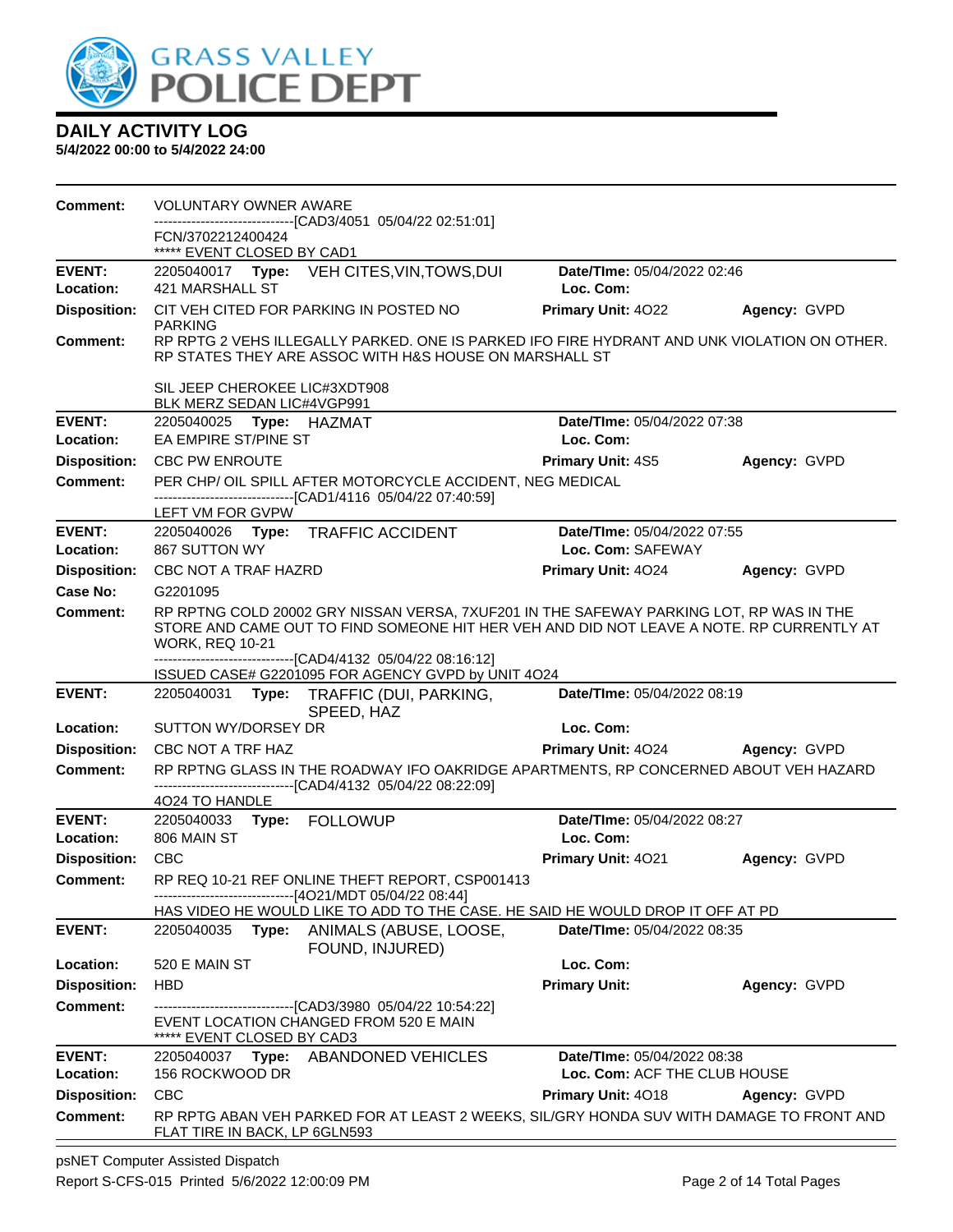

| <b>EVENT:</b><br>Location: | 2205040038 Type:<br><b>TRESPASS</b><br>160 HIGHLANDS CT                                                                                                                                                                                                                                                    | Date/TIme: 05/04/2022 08:39<br>Loc. Com:                 |              |
|----------------------------|------------------------------------------------------------------------------------------------------------------------------------------------------------------------------------------------------------------------------------------------------------------------------------------------------------|----------------------------------------------------------|--------------|
| <b>Disposition:</b>        | CBC GOA                                                                                                                                                                                                                                                                                                    | <b>Primary Unit: 4024</b>                                | Agency: GVPD |
| <b>Comment:</b>            | RP RPTNG VEH PARKED IN UNIT E SPOT WITH SUBJS SLEEPING IN IT, BUR HONDA ELEMENT WITH<br>WINDOWS UP AND SILVER SUN SHIELD IN ALL WINDOWS, LP FROM COLORADO. RP RPTNG IT HAS BEEN<br>THERE ALL NIGHT                                                                                                         |                                                          |              |
| <b>EVENT:</b><br>Location: | 2205040045 Type: WELFARE CHECK<br>EA MAIN ST/BRUNSWICK RD                                                                                                                                                                                                                                                  | Date/TIme: 05/04/2022 08:56<br>Loc. Com: ON THE OVERPASS |              |
| <b>Disposition:</b>        | UTL DROVE AROUND AREA, NOTHING FOUND                                                                                                                                                                                                                                                                       | <b>Primary Unit: 4024</b>                                | Agency: GVPD |
| <b>Comment:</b>            | RP RPTNG MALE STANDING IN THE LANE, HAD A LARGE BACKPACK AND SLEEPING BAG, AND WAS<br>LOOKING OVER THE RAILING DOWN TO THE FREEWAY. SUBJ WAS STANDING IN THE ROADWAY AND NOT<br>ON THE SIDEWALK                                                                                                            |                                                          |              |
|                            | --------------------------------[CAD1/4116 05/04/22 08:57:09]<br>RP AFRAID SUBJ WILL STAGGER IFO VEH                                                                                                                                                                                                       |                                                          |              |
| <b>EVENT:</b>              | 2205040046 Type: WELFARE CHECK                                                                                                                                                                                                                                                                             | Date/TIme: 05/04/2022 09:08                              |              |
| Location:                  | IDAHO MARYLAND RD/BRUNSWICK RD                                                                                                                                                                                                                                                                             | Loc. Com:                                                |              |
| <b>Disposition:</b>        | UTL                                                                                                                                                                                                                                                                                                        | Primary Unit: 4024                                       | Agency: GVPD |
| Comment:                   | RP RPTNG ELDERLY MALE WALKING WITH A WASTE MANAGEMENT TRASH CAN THAT SUBJ APPEARS TO BE<br>USING AS A CANE, RP PULLED OVER TO ASK IF SUBJ WAS OKAY, SUBJ STATED HE NEEDED A RIDE AND<br>ATTEMPTED TO GET IN RPS VEH WITH THE TRASH CAN, RP DROVE OFF, SUBJ CONTINUED WALKING. WMA<br>GRY BEARD, MED BUILD. |                                                          |              |
| <b>EVENT:</b>              | 2205040048 Type: FRAUD                                                                                                                                                                                                                                                                                     | Date/TIme: 05/04/2022 09:16                              |              |
| Location:                  | 115 E BERRYHILL DR # 9                                                                                                                                                                                                                                                                                     | Loc. Com: VALLEY VIEW APARTMENTS                         |              |
| <b>Disposition:</b>        | <b>CBC</b>                                                                                                                                                                                                                                                                                                 | <b>Primary Unit: 4021</b>                                | Agency: GVPD |
| <b>Comment:</b>            | RP IN THE GVPD LOBBY REQG RPT<br>------------------------------[4O21/MDT 05/04/22 09:45]                                                                                                                                                                                                                   |                                                          |              |
|                            | RP BELIEVES HER SISTER AND CHILDS FATHER ARE HACKING HER TECHONLOGICAL DEVICES REMOTELY<br>TO COMMIT FRAUDULENT CRIMES UNDERNEATH HER NAME. REFERRED TO FBI TO FILE A REPORT.<br>POSSIBLE MENTAL HEALTH ISSUES                                                                                             |                                                          |              |
| <b>EVENT:</b><br>Location: | 2205040051 Type: FOLLOWUP<br><b>IDAHO MARYLAND/TWRDS BANNER MT</b>                                                                                                                                                                                                                                         | Date/TIme: 05/04/2022 09:20<br>Loc. Com:                 |              |
| <b>Disposition:</b>        | <b>CBC CAN RETURNED</b>                                                                                                                                                                                                                                                                                    | Primary Unit: 4D13                                       | Agency: GVPD |
| <b>Comment:</b>            | OW THAT SUBJ                                                                                                                                                                                                                                                                                               |                                                          |              |
|                            | -------------------------------[CAD1/4116 05/04/22 09:26:37]<br>10-39 CALFIRE C2 FOR CHK OUT                                                                                                                                                                                                               |                                                          |              |
| <b>EVENT:</b>              | 2205040052 Type: RESTRAINING ORDERS (TRO,<br>OAH, CUSTODY, C                                                                                                                                                                                                                                               | Date/TIme: 05/04/2022 09:22                              |              |
| Location:                  | 660 MINNIE ST                                                                                                                                                                                                                                                                                              | Loc. Com: CONDON PARK                                    |              |
|                            | Disposition: CBC HANDLED BY THE FU                                                                                                                                                                                                                                                                         | <b>Primary Unit: 4018</b>                                | Agency: GVPD |
| Case No:                   | G2201097                                                                                                                                                                                                                                                                                                   |                                                          |              |
| Comment:                   | RP RPTS GF IS BEING FOLLOWED BY GF'S EX BF. THERE IS A RO, CURRENTLY AT THE KID'S PARK AREA BY<br>THE FIRE STATION. SUSPECT RECENTLY RELEASED FROM JAIL AND HAS HISTORY OF H&S. BOTH XRAY<br>AND SUS ARE ON FOOT IN THE PARK.<br>-------------------------------[CAD4/4132 05/04/22 09:23:46]              |                                                          |              |
|                            | SUS MIGHT BE IN A FORD RANGER, WHITE WITH A WHITE CAMPER SHELL, NOT REG TO SUSPECT.<br>***** EVENT CLOSED BY CAD3 WITH COMMENT-HANDLED BY THE FU<br>--------------------------------[CAD3/3980 05/04/22 10:24:19]<br>ISSUED CASE# G2201097-G2201097 FOR GVPD by UNIT 4O24                                  |                                                          |              |
|                            |                                                                                                                                                                                                                                                                                                            |                                                          |              |
| <b>EVENT:</b>              | 2205040053<br>Type:<br><b>ASSAULTS, BATTERY (415)</b><br>PHYSICAL)                                                                                                                                                                                                                                         | Date/TIme: 05/04/2022 09:25                              |              |
| Location:                  | 155 GLASSON WY                                                                                                                                                                                                                                                                                             | Loc. Com: SIERRA NEVADA MEMORIAL<br><b>HOSPITAL</b>      |              |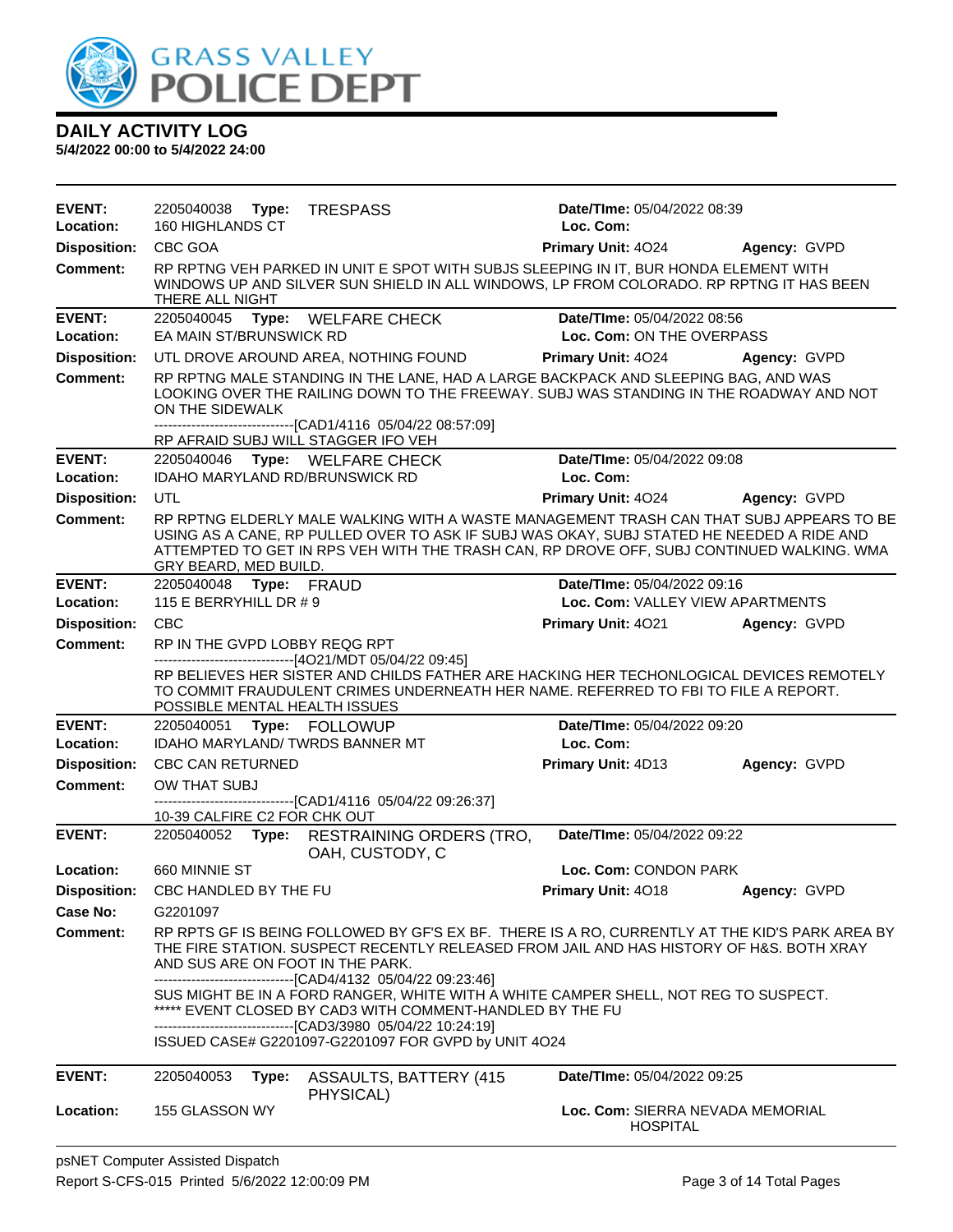

| <b>Disposition:</b><br>Case No: | CBC CASE NUMBER ASSIGNED<br>G2201096                                                                                                                                                                       | <b>Primary Unit: 4018</b>                                                                 | Agency: GVPD |  |  |
|---------------------------------|------------------------------------------------------------------------------------------------------------------------------------------------------------------------------------------------------------|-------------------------------------------------------------------------------------------|--------------|--|--|
| <b>Comment:</b>                 | CASE NUMBER REQ 4018                                                                                                                                                                                       |                                                                                           |              |  |  |
|                                 | ------------------------------[CAD4/4132 05/04/22 09:26:07]                                                                                                                                                |                                                                                           |              |  |  |
|                                 | ISSUED CASE# G2201096 FOR AGENCY GVPD by UNIT 4O18                                                                                                                                                         |                                                                                           |              |  |  |
| <b>EVENT:</b>                   | 2205040054 Type: TRESPASS                                                                                                                                                                                  | Date/TIme: 05/04/2022 09:29                                                               |              |  |  |
| Location:                       | 447 S AUBURN ST                                                                                                                                                                                            | Loc. Com: LIESKE, ELAINE ARCHITECT                                                        |              |  |  |
| <b>Disposition:</b>             | <b>HBD</b>                                                                                                                                                                                                 | <b>Primary Unit:</b>                                                                      | Agency: GVPD |  |  |
| <b>Comment:</b>                 | 911 RPTING WMA APPROX 35 YRS OLD IN HER BACK YARD, WALKING AROUND WITH A STICK. LSW BLACK<br>HAT WITH A BEARD, NO FURTHER CLOTHING DESCP.<br>--------------------------------[CAD4/4132 05/04/22 09:29:34] |                                                                                           |              |  |  |
|                                 | --------------------------------[CAD4/4132 05/04/22 09:31:10]                                                                                                                                              | SUS IN THE FRONT OF THE HOME NOW, TAKING SOMETHING OUT OF A GRY TRCK                      |              |  |  |
|                                 | RP ADVISED POSSIBLE BUG CONTROL PERSON<br>-------------------------------[CAD4/4132 05/04/22 09:31:20]                                                                                                     |                                                                                           |              |  |  |
|                                 | 911 CALLER DISCONNECTED                                                                                                                                                                                    |                                                                                           |              |  |  |
|                                 | -------------------------------[CAD4/4132 05/04/22 09:31:33]<br>TRYING 911 ON CB<br>-------------------------------[CAD4/4132 05/04/22 09:32:44]                                                           |                                                                                           |              |  |  |
|                                 | LEFT VM ON CB                                                                                                                                                                                              |                                                                                           |              |  |  |
|                                 | -------------------------------[CAD4/4132 05/04/22 09:36:48]<br>911 CB EVERYTHING CODE4, LAW RESPONSE NOT NEEDED.                                                                                          |                                                                                           |              |  |  |
|                                 | ***** EVENT CLOSED BY CAD4                                                                                                                                                                                 |                                                                                           |              |  |  |
| <b>EVENT:</b>                   |                                                                                                                                                                                                            | Date/TIme: 05/04/2022 09:35                                                               |              |  |  |
| Location:                       | 11164 ALPINE LN                                                                                                                                                                                            | Loc. Com:                                                                                 |              |  |  |
| <b>Disposition:</b>             | CBC SUBJ NOT HOME BUSSINESS CARD LEFT                                                                                                                                                                      | Primary Unit: 4024                                                                        | Agency: GVPD |  |  |
| <b>Comment:</b>                 | -------------------------------[CAD4/4132 05/04/22 09:39:00]                                                                                                                                               |                                                                                           |              |  |  |
| <b>EVENT:</b>                   | EVENT LOCATION CHANGED FROM ALPINE LN<br>2205040058 Type: FIRE                                                                                                                                             | Date/TIme: 05/04/2022 09:35                                                               |              |  |  |
| Location:                       | 212 WASHINGTON ST                                                                                                                                                                                          | Loc. Com:                                                                                 |              |  |  |
| <b>Disposition:</b>             | <b>HBD</b>                                                                                                                                                                                                 | <b>Primary Unit:</b>                                                                      | Agency: GVPD |  |  |
| <b>Comment:</b>                 | 911 RP RPTNG SMELLING PROPANE, XFR TO CALFIRE<br>***** EVENT CLOSED BY CAD3                                                                                                                                |                                                                                           |              |  |  |
| <b>EVENT:</b>                   | 2205040064 Type: TRAFFIC (DUI, PARKING,<br>SPEED, HAZ                                                                                                                                                      | Date/TIme: 05/04/2022 10:13                                                               |              |  |  |
| Location:                       | 174 STATE/OAK ST                                                                                                                                                                                           | Loc. Com:                                                                                 |              |  |  |
| <b>Disposition:</b>             | <b>CBC</b>                                                                                                                                                                                                 | <b>Primary Unit: 4D13</b>                                                                 | Agency: GVPD |  |  |
| <b>Comment:</b>                 | AND WANTS TO SPEAK WITH SOMEONE ABOUT IT, REQ 10-21 TO START.<br>---------------------------[4D13/MDT 05/04/22 11:16]                                                                                      | RP RPTING GRY NISSAN ROGE, LIC: 8PRH826, PARKED IN A CROSSWALK. RP ADVISED ON GOING ISSUE |              |  |  |
|                                 | CALLED AND LEFT A VOICE MESSAGE.<br>-----------------[4D13/MDT 05/04/22 11:23]                                                                                                                             |                                                                                           |              |  |  |
| <b>EVENT:</b>                   | CONTACT MADE WITH RP AD INFORMATION GIVEN.<br>2205040067<br>Type:<br>TRAFFIC (DUI, PARKING,                                                                                                                | Date/TIme: 05/04/2022 10:15                                                               |              |  |  |
|                                 | SPEED, HAZ                                                                                                                                                                                                 |                                                                                           |              |  |  |
| Location:                       | RIDGE RD/HUGHES RD                                                                                                                                                                                         | Loc. Com: EBO                                                                             |              |  |  |
| <b>Disposition:</b>             | MERGED 2205040065                                                                                                                                                                                          | <b>Primary Unit:</b>                                                                      | Agency: GVPD |  |  |
| <b>Comment:</b>                 | 911 CHP TRANSFER 23103 RED JETTA TAILGATING AND INTO ONCOMING<br>EVENT CLOSED BY CAD3 WITH COMMENT-2205040065                                                                                              |                                                                                           |              |  |  |
| <b>EVENT:</b>                   | 2205040076<br><b>Type: ALL OTHERS</b>                                                                                                                                                                      | Date/TIme: 05/04/2022 10:51                                                               |              |  |  |
| Location:                       | 535 EA MAIN ST                                                                                                                                                                                             | Loc. Com: SAMMIE'S NIFTY THRIFT                                                           |              |  |  |
| <b>Disposition:</b>             | <b>CBC</b>                                                                                                                                                                                                 | Primary Unit: 4024                                                                        | Agency: GVPD |  |  |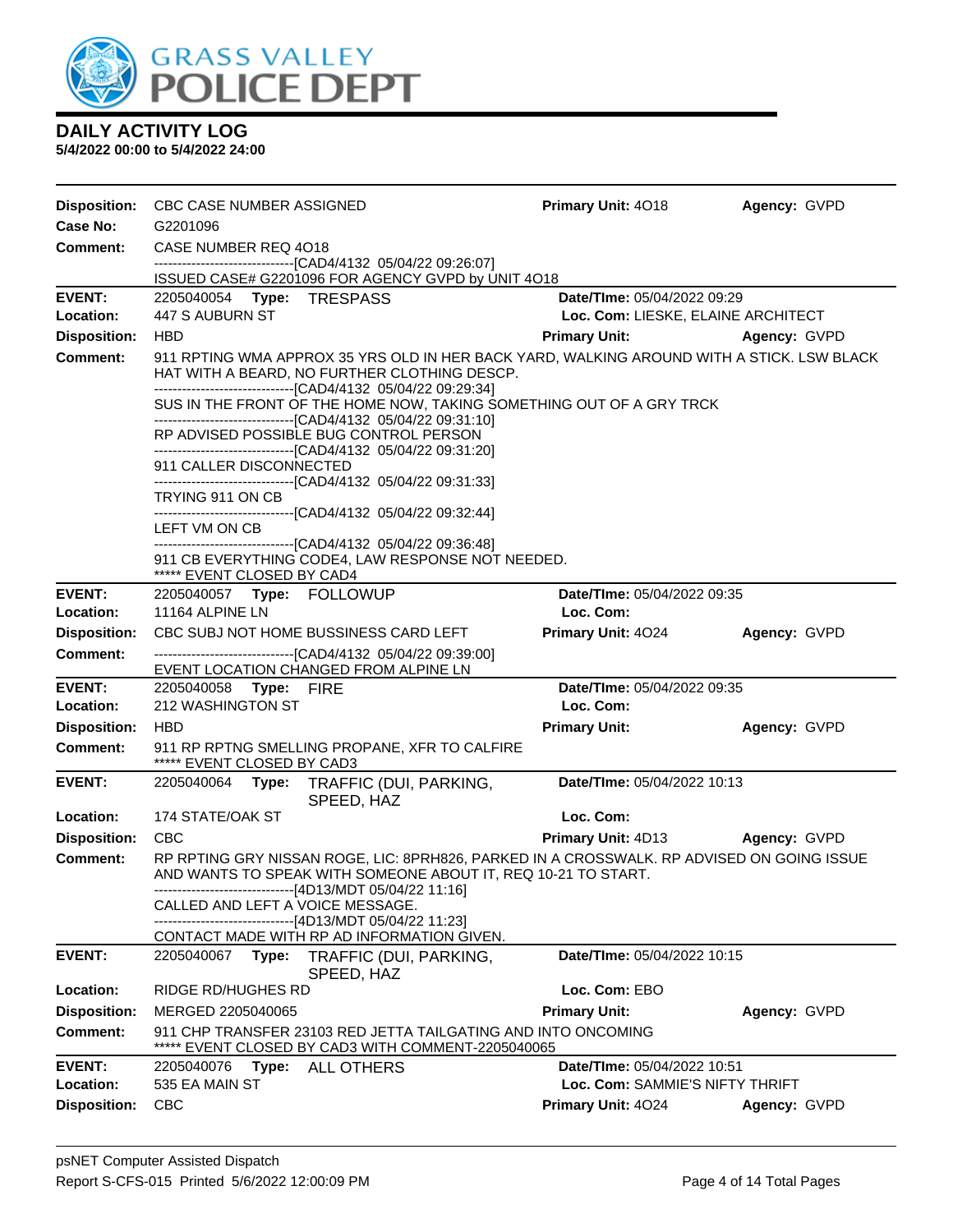

| <b>Comment:</b>            |                                  | RP REQ CTC TO REVIEW VIDEO FOOTAGE OF SUBJS DUMPING ILLEGALLY                                                                                                                                                                                                            |                                                 |                                          |
|----------------------------|----------------------------------|--------------------------------------------------------------------------------------------------------------------------------------------------------------------------------------------------------------------------------------------------------------------------|-------------------------------------------------|------------------------------------------|
|                            |                                  | ------------------------------[4O24/MDT 05/04/22 12:11]<br>CTC MADE WITH RP WHO WAS ADV ABOUT SIGNS TO DETER PEOPLE FROM ENTERING THE AREA. AN                                                                                                                           |                                                 |                                          |
|                            |                                  | ATTAMPT WAS MADE TO CTC THE INVOLVED VEHCILE, BUT WAS UNSUCCESSFUL IN FINDING A MATCH                                                                                                                                                                                    |                                                 |                                          |
|                            |                                  | BACED ON THE LICENSE PLATE GIVEN BY THE COMPANY.                                                                                                                                                                                                                         |                                                 |                                          |
| <b>EVENT:</b>              |                                  | 2205040077 Type: ANIMALS (ABUSE, LOOSE,<br>FOUND, INJURED)                                                                                                                                                                                                               | Date/TIme: 05/04/2022 10:52                     |                                          |
| Location:                  | 530 SUTTON WY                    |                                                                                                                                                                                                                                                                          | Loc. Com:                                       |                                          |
| <b>Disposition:</b>        | <b>CBC</b>                       |                                                                                                                                                                                                                                                                          | <b>Primary Unit: 4Z32</b>                       | Agency: GVPD                             |
| <b>Comment:</b>            |                                  | NEXT TO BEACH HUT DELI, RESPONDING FOR DOG FIGHT<br>--------------------------------[CAD3/3980 05/04/22 10:59:46]                                                                                                                                                        |                                                 |                                          |
|                            |                                  | EVENT LOCATION CHANGED FROM 530 SUTTON WAY                                                                                                                                                                                                                               |                                                 |                                          |
| <b>EVENT:</b>              |                                  | 2205040078 Type: ASSAULTS, BATTERY (415<br>PHYSICAL)                                                                                                                                                                                                                     | Date/TIme: 05/04/2022 10:54                     |                                          |
| Location:                  | 108 W MAIN ST                    |                                                                                                                                                                                                                                                                          | Loc. Com: NEVADA CLUB                           |                                          |
| <b>Disposition:</b>        | <b>PEN</b>                       |                                                                                                                                                                                                                                                                          | Primary Unit: 4021                              | Agency: GVPD                             |
| <b>Comment:</b>            |                                  | RP REQ 10-21 TO REPORT COLD DV BETWEEN RP AND HER EX BOYFRIEND, OCC'D 04/13/2022. RP STATES<br>SUBJ FOLLOWED RP FROM GARY'S PLACE TO ADDRESS. RP STATED MALE HAD HIS HANDS AROUND<br>XRAYS THROAT AND RP TOLD HIM TO CALM DOWN, CAUSING MALE TO BECOME UPSET AND FOLLOW. |                                                 |                                          |
| <b>EVENT:</b>              |                                  | 2205040079 Type: CITIZEN ASSIST (CIVIL<br>STANDBY'S, LOCKOUT                                                                                                                                                                                                             | Date/TIme: 05/04/2022 11:08                     |                                          |
| Location:                  | 1262 SUTTON WY                   |                                                                                                                                                                                                                                                                          |                                                 | Loc. Com: HOSPITALITY HOUSE 530 271 7144 |
| <b>Disposition:</b>        | PEN NEG 10-21 CTC                |                                                                                                                                                                                                                                                                          | <b>Primary Unit: 4017</b>                       | Agency: GVPD                             |
| <b>Comment:</b>            | <b>CLEARANCE X1</b>              |                                                                                                                                                                                                                                                                          |                                                 |                                          |
| <b>EVENT:</b>              |                                  | 2205040082 Type: VEHICLE STOP                                                                                                                                                                                                                                            | Date/TIme: 05/04/2022 11:17                     |                                          |
| Location:                  | MILL ST/MCCOURTNEY RD            |                                                                                                                                                                                                                                                                          | Loc. Com:                                       |                                          |
| <b>Disposition:</b>        | WA                               |                                                                                                                                                                                                                                                                          | Primary Unit: 4018                              | Agency: GVPD                             |
| <b>Comment:</b>            | License: 5WNP325                 | --------------------------------[CAD3/3980 05/04/22 11:17:12]                                                                                                                                                                                                            |                                                 |                                          |
|                            |                                  | EVENT LOCATION CHANGED FROM MILL /MCCOURTNEY                                                                                                                                                                                                                             |                                                 |                                          |
| <b>EVENT:</b>              |                                  | 2205040085 Type: FOLLOWUP                                                                                                                                                                                                                                                | Date/TIme: 05/04/2022 11:18                     |                                          |
| Location:                  | 11165 ALPINE LN                  |                                                                                                                                                                                                                                                                          | Loc. Com:                                       |                                          |
| <b>Disposition:</b>        | CBC                              |                                                                                                                                                                                                                                                                          | <b>Primary Unit: 4024</b>                       | Agency: GVPD                             |
| <b>Comment:</b>            | <b>EARLIER CALL</b>              |                                                                                                                                                                                                                                                                          |                                                 |                                          |
|                            |                                  | --------------------------------[CAD3/3980 05/04/22 11:32:35]<br>EVENT LOCATION CHANGED FROM 11165 ALPINE                                                                                                                                                                |                                                 |                                          |
| <b>EVENT:</b>              |                                  | 2205040086    Type: 911    UNKNOWN<br>(HANGUPS, ABAN'S)                                                                                                                                                                                                                  | Date/TIme: 05/04/2022 11:19                     |                                          |
| <b>Location:</b>           | 177 SCOTIA PINES CR              |                                                                                                                                                                                                                                                                          | Loc. Com:                                       |                                          |
| <b>Disposition:</b>        | <b>HBD</b>                       |                                                                                                                                                                                                                                                                          | <b>Primary Unit:</b>                            | Agency: GVPD                             |
| <b>Comment:</b>            | ***** EVENT CLOSED BY CAD3       | 911 REQ TO THANK OFFICERS FOR REMOVING VEHS. RP INFORMED NOT AN APPROPRIATE USE OF 911<br>AND WAS PROVIDED THE BUSINESS LINE NUMBER, NEG LE NEED                                                                                                                         |                                                 |                                          |
|                            |                                  | -------------------------------[CAD1/4116 05/04/22 11:20:49]<br>RP BACK ON BUSINESS LINE REQ TO THANK OFFICERS                                                                                                                                                           |                                                 |                                          |
| <b>EVENT:</b><br>Location: | 2205040089<br>692 FREEMAN LN # A | Type: WELFARE CHECK                                                                                                                                                                                                                                                      | Date/TIme: 05/04/2022 11:20<br>Loc. Com: RALEYS |                                          |
| <b>Disposition:</b>        | <b>CBC</b>                       |                                                                                                                                                                                                                                                                          | Primary Unit: 4D13                              | Agency: GVPD                             |
| <b>Comment:</b>            |                                  | RP RPTING XRAY IN HER LATE 20S W/ LONG DARK HAIR, LSW A BLK TANK TOP AND CAMO LEGGINGS,<br>POSSIBLY H&S. SEEN "DANCING" CONCERNED XRAY WILL STEP INFRONT OF A VEHICLE AND GET HURT.                                                                                      |                                                 |                                          |
|                            |                                  |                                                                                                                                                                                                                                                                          |                                                 |                                          |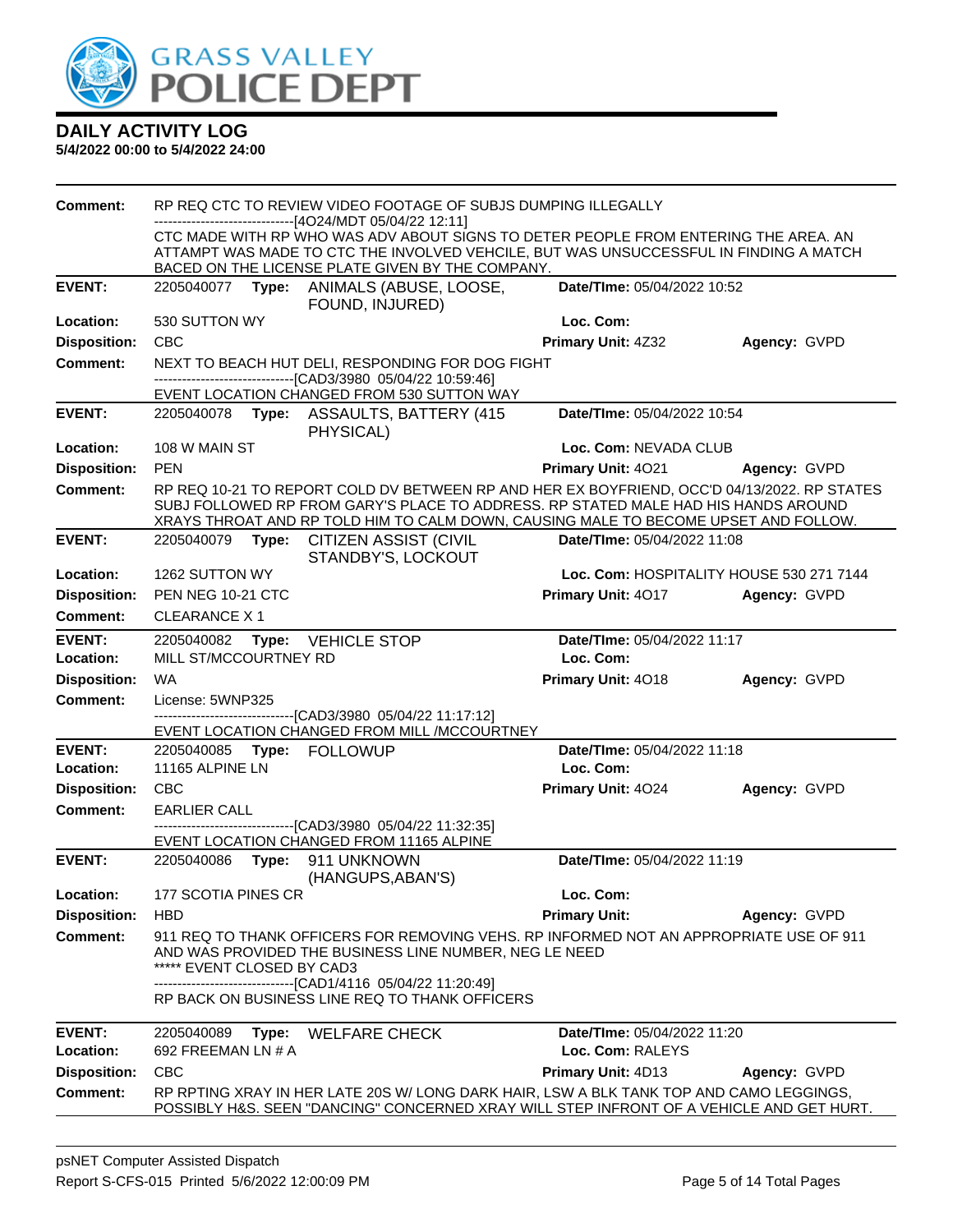

| <b>EVENT:</b>                          | 2205040090                                       | Type: | <b>COMMUNITY POLICING</b><br><b>ACTION</b>                                                                                                                                            | <b>Date/Time: 05/04/2022 11:25</b> |              |
|----------------------------------------|--------------------------------------------------|-------|---------------------------------------------------------------------------------------------------------------------------------------------------------------------------------------|------------------------------------|--------------|
| <b>Disposition:</b><br><b>Comment:</b> | CBC ADVISED 602 98T                              |       |                                                                                                                                                                                       | Primary Unit: 4017                 | Agency: GVPD |
| <b>EVENT:</b>                          | 2205040098                                       | Type: | TRAFFIC (DUI, PARKING,<br>SPEED, HAZ                                                                                                                                                  | Date/TIme: 05/04/2022 11:52        |              |
| Location:                              | 49/20 STATE/DORSEY DR                            |       |                                                                                                                                                                                       | Loc. Com: NB                       |              |
| <b>Disposition:</b>                    | <b>HBD</b>                                       |       |                                                                                                                                                                                       | <b>Primary Unit:</b>               | Agency: GVPD |
| <b>Comment:</b>                        | ***** EVENT CLOSED BY CAD3                       |       | 911 RPTNG RV DISINTEGRATING AND PIECES ARE FLYING OFF, XFR TO CHP                                                                                                                     |                                    |              |
| <b>EVENT:</b>                          | 2205040104                                       |       | Type: ORDINANCES                                                                                                                                                                      | Date/TIme: 05/04/2022 12:07        |              |
| Location:                              | WE MCKNIGHT WY/49 RAMP                           |       | (COUNTY/MUNICIPAL)                                                                                                                                                                    | Loc. Com: NEAR SUDS CAR WASH       |              |
| <b>Disposition:</b>                    | UTL                                              |       |                                                                                                                                                                                       | <b>Primary Unit: 4017</b>          | Agency: GVPD |
| <b>Comment:</b>                        |                                                  |       | RP RPTNG TRANSIENT PANHANDLER GOING IN AND OUT OF TRAFFIC WITH A CARDBOARD SIGN                                                                                                       |                                    |              |
|                                        |                                                  |       |                                                                                                                                                                                       |                                    |              |
| <b>EVENT:</b>                          | 2205040109                                       | Type: | 911 UNKNOWN<br>(HANGUPS, ABAN'S)                                                                                                                                                      | Date/Time: 05/04/2022 12:24        |              |
| Location:                              | 11750 RIDGE RD                                   |       |                                                                                                                                                                                       | Loc. Com:                          |              |
| <b>Disposition:</b>                    | <b>HBD</b>                                       |       |                                                                                                                                                                                       | <b>Primary Unit:</b>               | Agency: GVPD |
| <b>Comment:</b>                        | 911 ACCIDENTAL C4                                |       | -----------[CAD4/4132 05/04/22 12:24:16]                                                                                                                                              |                                    |              |
|                                        | <b>NEG HISTORY</b><br>***** EVENT CLOSED BY CAD4 |       |                                                                                                                                                                                       |                                    |              |
| <b>EVENT:</b>                          | 2205040110                                       |       | Type: ANIMALS (ABUSE, LOOSE,<br>FOUND, INJURED)                                                                                                                                       | Date/TIme: 05/04/2022 12:28        |              |
| Location:                              | 105 NEAL ST                                      |       |                                                                                                                                                                                       | Loc. Com: SAFEWAY                  |              |
| <b>Disposition:</b>                    | <b>GOA</b>                                       |       |                                                                                                                                                                                       | Primary Unit: 4Z32                 | Agency: GVPD |
| <b>Comment:</b>                        |                                                  |       | RP RPTING SILVER FORD ESCAPE LIC: 8DMA662, HAS 2 LARGE DOGS, WINDOWS ARE DOWN, BUT THE<br>DOGS SEEM TO BE IN DISTRESS. RP HAS BEEN SITTING IN THE PARKING LOT FOR APPROX 15 MIN.      |                                    |              |
| <b>EVENT:</b>                          | 2205040112                                       | Type: | <b>SUBJECT STOP</b>                                                                                                                                                                   | Date/TIme: 05/04/2022 12:31        |              |
| Location:                              | 1100 BLK SUTTON                                  |       |                                                                                                                                                                                       | Loc. Com:                          |              |
| <b>Disposition:</b>                    | CBC 98T                                          |       |                                                                                                                                                                                       | Primary Unit: 4017                 | Agency: GVPD |
| Comment:                               | OW THAT SAME SUBJ                                |       |                                                                                                                                                                                       |                                    |              |
| <b>EVENT:</b>                          | 2205040113                                       | Type: | TRAFFIC (DUI, PARKING,<br>SPEED, HAZ                                                                                                                                                  | Date/TIme: 05/04/2022 12:33        |              |
| <b>Location:</b>                       | 875 SUTTON WY                                    |       |                                                                                                                                                                                       | Loc. Com: WENDYS                   |              |
| <b>Disposition:</b>                    | <b>CBC</b>                                       |       |                                                                                                                                                                                       | Primary Unit: 4021                 | Agency: GVPD |
| <b>Comment:</b>                        |                                                  |       | DRIVE THRU LINE IS CAUSING TRAFFIC ISSUES, REQ 10-21.                                                                                                                                 |                                    |              |
| <b>EVENT:</b>                          | 2205040115                                       | Type: | <b>ALCOHOL RELATED</b><br>(EXCEPTION OF DUI)                                                                                                                                          | Date/TIme: 05/04/2022 12:51        |              |
| Location:                              | 209 WE MAIN ST                                   |       |                                                                                                                                                                                       | Loc. Com: BREW BAKERS              |              |
| <b>Disposition:</b>                    |                                                  |       | CBC SANTA TAKING CARE OF EMILY                                                                                                                                                        | Primary Unit: 4018                 | Agency: GVPD |
| <b>Comment:</b>                        |                                                  |       | RP RPTING TWO PEOPLE, ONE MALE, ONE XRAY, SITTING ON BENCHES INFRONT OF THE COFFEE SHOP.<br>DRINKING FROM A LARGE BOTTLE OF VODKA AND BEING REALLY LOUD, YELLING AT PASSING VEHICLES. |                                    |              |
| <b>EVENT:</b>                          | 2205040118                                       | Type: | <b>SUBJECT STOP</b>                                                                                                                                                                   | Date/TIme: 05/04/2022 13:04        |              |
| Location:                              | 1857 EA MAIN ST                                  |       |                                                                                                                                                                                       | Loc. Com: BURGER KING 530 272 6226 |              |
| <b>Disposition:</b>                    | <b>CBC</b>                                       |       |                                                                                                                                                                                       | Primary Unit: 4017                 | Agency: GVPD |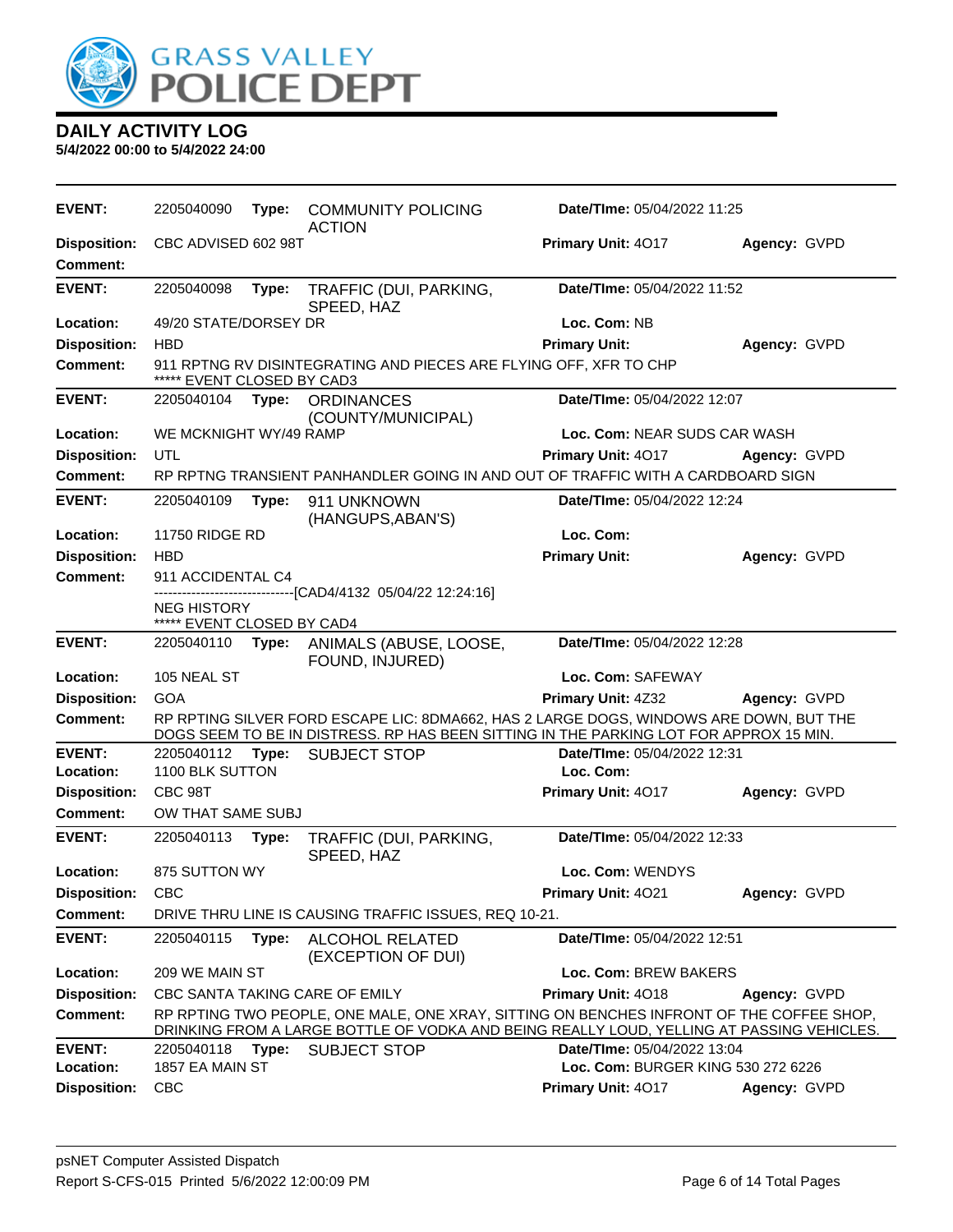

| <b>Comment:</b>                                                                                                                            | OW <sub>1</sub>                                                                                                     |                                                                                                                                                                                                                                                                                                                                                                                                                                                                                                                                                                                                                                                                                                                                                                                                                                                                                                                                                                                                                                             |                             |                                |  |  |  |
|--------------------------------------------------------------------------------------------------------------------------------------------|---------------------------------------------------------------------------------------------------------------------|---------------------------------------------------------------------------------------------------------------------------------------------------------------------------------------------------------------------------------------------------------------------------------------------------------------------------------------------------------------------------------------------------------------------------------------------------------------------------------------------------------------------------------------------------------------------------------------------------------------------------------------------------------------------------------------------------------------------------------------------------------------------------------------------------------------------------------------------------------------------------------------------------------------------------------------------------------------------------------------------------------------------------------------------|-----------------------------|--------------------------------|--|--|--|
|                                                                                                                                            |                                                                                                                     | --------------------------------[CAD3/3980 05/04/22 13:05:36]<br>EVENT LOCATION CHANGED FROM BETWEEN JACK IN THE BOX/ BURGER KING                                                                                                                                                                                                                                                                                                                                                                                                                                                                                                                                                                                                                                                                                                                                                                                                                                                                                                           |                             |                                |  |  |  |
| <b>EVENT:</b>                                                                                                                              | 2205040119<br>Type:                                                                                                 | DISTURBANCE (NOISE,<br>MUSIC, VERBAL, BARKI                                                                                                                                                                                                                                                                                                                                                                                                                                                                                                                                                                                                                                                                                                                                                                                                                                                                                                                                                                                                 | Date/TIme: 05/04/2022 13:04 |                                |  |  |  |
| Location:                                                                                                                                  | 228 SUTTON WY #133                                                                                                  |                                                                                                                                                                                                                                                                                                                                                                                                                                                                                                                                                                                                                                                                                                                                                                                                                                                                                                                                                                                                                                             |                             | Loc. Com: OAK RIDGE APARTMENTS |  |  |  |
| <b>Disposition:</b>                                                                                                                        | <b>CBC</b>                                                                                                          |                                                                                                                                                                                                                                                                                                                                                                                                                                                                                                                                                                                                                                                                                                                                                                                                                                                                                                                                                                                                                                             | <b>Primary Unit:</b>        | Agency: GVPD                   |  |  |  |
| Case No:                                                                                                                                   | G2201098                                                                                                            |                                                                                                                                                                                                                                                                                                                                                                                                                                                                                                                                                                                                                                                                                                                                                                                                                                                                                                                                                                                                                                             |                             |                                |  |  |  |
| Comment:                                                                                                                                   | POSSIBLE SAYS H&S.                                                                                                  | 911 CHP TRNSFER, XRAY VS XRAY, PHYSICALLY FIGHTING EACH OTHER. UNKN WEAPONS INVOLVED.                                                                                                                                                                                                                                                                                                                                                                                                                                                                                                                                                                                                                                                                                                                                                                                                                                                                                                                                                       |                             |                                |  |  |  |
|                                                                                                                                            | RP KNOWS WHO THE XRAY IS                                                                                            | -------------------------------[CAD4/4132 05/04/22 13:05:24]<br>-------------------------------[CAD4/4132 05/04/22 13:06:07]<br>RP HAS HAD ISSUES WITH AGRESSOR IN THE PAST<br>--------------------------------[CAD4/4132 05/04/22 13:06:25]<br>CALLER IS NOT ABLE TO SEE EITHER INVOLVED PARTY                                                                                                                                                                                                                                                                                                                                                                                                                                                                                                                                                                                                                                                                                                                                             |                             |                                |  |  |  |
| CHP XFR/ OTHER HALF ON 911 RPTG FEMALE ON H&S OUTSIDE RPS HOUSE SCREAMING<br>--------------------------------[CAD4/4132 05/04/22 13:06:34] |                                                                                                                     |                                                                                                                                                                                                                                                                                                                                                                                                                                                                                                                                                                                                                                                                                                                                                                                                                                                                                                                                                                                                                                             |                             |                                |  |  |  |
|                                                                                                                                            | BUT STILL HEARS THE FIGHT<br>-------------------------------[CAD4/4132 05/04/22 13:08:29]                           |                                                                                                                                                                                                                                                                                                                                                                                                                                                                                                                                                                                                                                                                                                                                                                                                                                                                                                                                                                                                                                             |                             |                                |  |  |  |
|                                                                                                                                            | 911 CALLER ADVISED APT 133 NOT 134                                                                                  | --------------------------------[CAD3/3980 05/04/22 13:24:21]                                                                                                                                                                                                                                                                                                                                                                                                                                                                                                                                                                                                                                                                                                                                                                                                                                                                                                                                                                               |                             |                                |  |  |  |
|                                                                                                                                            | ISSUED CASE# G2201098 FOR AGENCY GVPD by UNIT 4O24<br>--------------------------------[CAD3/3980 05/04/22 13:26:22] |                                                                                                                                                                                                                                                                                                                                                                                                                                                                                                                                                                                                                                                                                                                                                                                                                                                                                                                                                                                                                                             |                             |                                |  |  |  |
|                                                                                                                                            | EVENT LOCATION CHANGED FROM 228 SUTTON WY 134 GV<br>-------------------------------[CAD2/4106 05/04/22 16:59:58]    |                                                                                                                                                                                                                                                                                                                                                                                                                                                                                                                                                                                                                                                                                                                                                                                                                                                                                                                                                                                                                                             |                             |                                |  |  |  |
|                                                                                                                                            |                                                                                                                     | ISSUED CASE# G2201101-G2201101 FOR GVPD by UNIT 4O17                                                                                                                                                                                                                                                                                                                                                                                                                                                                                                                                                                                                                                                                                                                                                                                                                                                                                                                                                                                        |                             |                                |  |  |  |
| <b>EVENT:</b>                                                                                                                              | 2205040119<br>Type:                                                                                                 | DISTURBANCE (NOISE,<br>MUSIC, VERBAL, BARKI                                                                                                                                                                                                                                                                                                                                                                                                                                                                                                                                                                                                                                                                                                                                                                                                                                                                                                                                                                                                 | Date/TIme: 05/04/2022 13:04 |                                |  |  |  |
| Location:                                                                                                                                  | 228 SUTTON WY #133                                                                                                  |                                                                                                                                                                                                                                                                                                                                                                                                                                                                                                                                                                                                                                                                                                                                                                                                                                                                                                                                                                                                                                             |                             | Loc. Com: OAK RIDGE APARTMENTS |  |  |  |
| <b>Disposition:</b>                                                                                                                        | <b>CBC</b>                                                                                                          |                                                                                                                                                                                                                                                                                                                                                                                                                                                                                                                                                                                                                                                                                                                                                                                                                                                                                                                                                                                                                                             | <b>Primary Unit:</b>        | Agency: GVPD                   |  |  |  |
| Case No:                                                                                                                                   | G2201101                                                                                                            |                                                                                                                                                                                                                                                                                                                                                                                                                                                                                                                                                                                                                                                                                                                                                                                                                                                                                                                                                                                                                                             |                             |                                |  |  |  |
| <b>Comment:</b>                                                                                                                            | POSSIBLE SAYS H&S.<br>RP KNOWS WHO THE XRAY IS<br>BUT STILL HEARS THE FIGHT<br>911 CALLER ADVISED APT 133 NOT 134   | 911 CHP TRNSFER, XRAY VS XRAY, PHYSICALLY FIGHTING EACH OTHER. UNKN WEAPONS INVOLVED.<br>--------------------------------[CAD4/4132 05/04/22 13:05:24]<br>-------------------------------[CAD4/4132 05/04/22 13:06:07]<br>RP HAS HAD ISSUES WITH AGRESSOR IN THE PAST<br>--------------------------------[CAD4/4132 05/04/22 13:06:25]<br>CALLER IS NOT ABLE TO SEE EITHER INVOLVED PARTY<br>-------------------------------[CAD1/4116 05/04/22 13:06:28]<br>CHP XFR/ OTHER HALF ON 911 RPTG FEMALE ON H&S OUTSIDE RPS HOUSE SCREAMING<br>--------------------------------[CAD4/4132 05/04/22 13:06:34]<br>--------------------------------[CAD4/4132 05/04/22 13:08:29]<br>-------------------------------[CAD3/3980 05/04/22 13:24:21]<br>ISSUED CASE# G2201098 FOR AGENCY GVPD by UNIT 4O24<br>-------------------------------[CAD3/3980 05/04/22 13:26:22]<br>EVENT LOCATION CHANGED FROM 228 SUTTON WY 134 GV<br>--------------------------------[CAD2/4106 05/04/22 16:59:58]<br>ISSUED CASE# G2201101-G2201101 FOR GVPD by UNIT 4O17 |                             |                                |  |  |  |
| <b>EVENT:</b>                                                                                                                              | 2205040120<br>Type:                                                                                                 | <b>FRAUD</b>                                                                                                                                                                                                                                                                                                                                                                                                                                                                                                                                                                                                                                                                                                                                                                                                                                                                                                                                                                                                                                | Date/TIme: 05/04/2022 13:13 |                                |  |  |  |
| Location:                                                                                                                                  | 275 DORSEY DR # 61                                                                                                  |                                                                                                                                                                                                                                                                                                                                                                                                                                                                                                                                                                                                                                                                                                                                                                                                                                                                                                                                                                                                                                             | Loc. Com:                   |                                |  |  |  |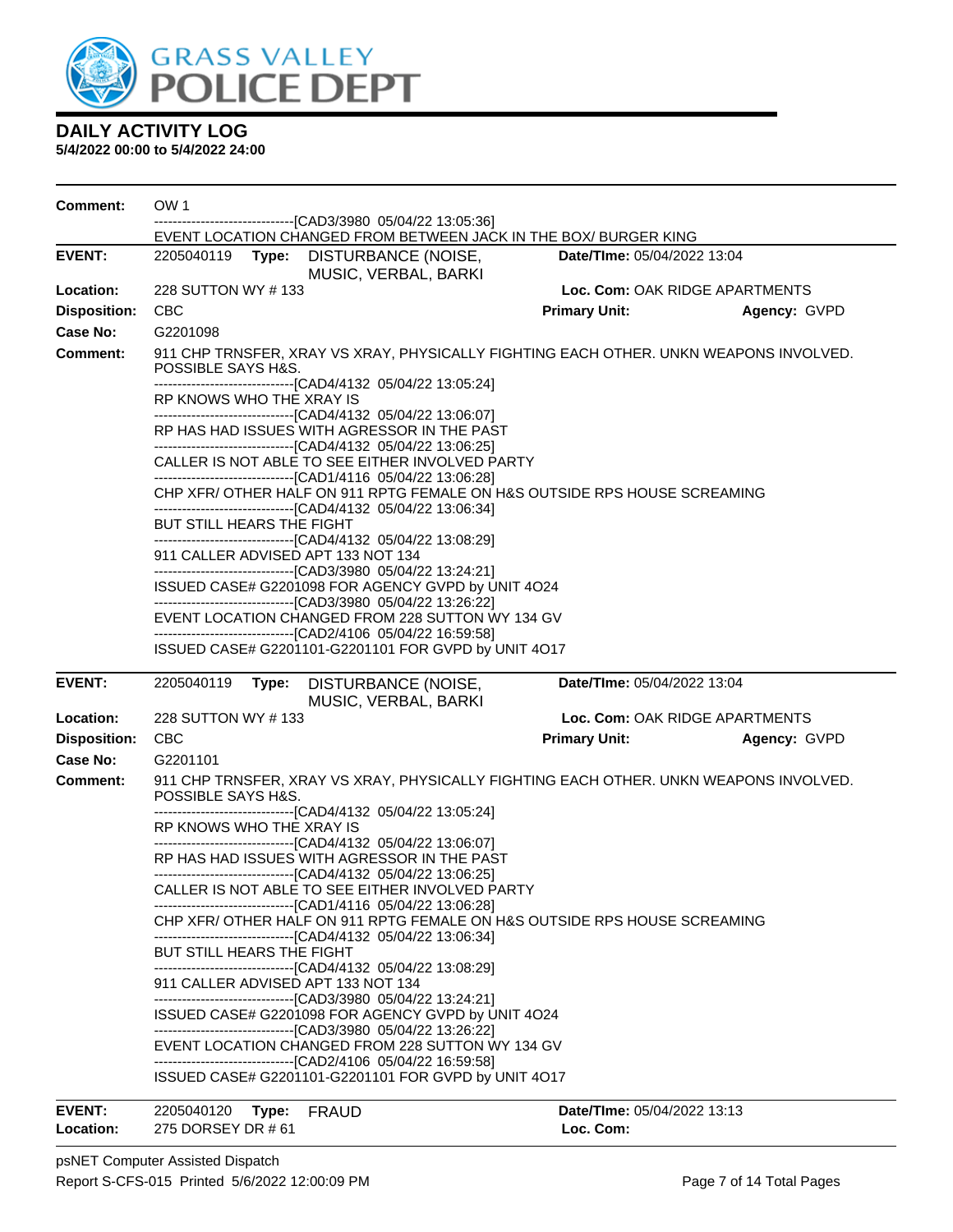

| <b>Disposition:</b>                    | <b>CBC</b>                                                                                                                                                                                                                                                                                                                                                                                        | <b>Primary Unit: 4017</b>                                    | Agency: GVPD |
|----------------------------------------|---------------------------------------------------------------------------------------------------------------------------------------------------------------------------------------------------------------------------------------------------------------------------------------------------------------------------------------------------------------------------------------------------|--------------------------------------------------------------|--------------|
| Comment:                               | 911 CALLER WANTS TO MAKE A REPORT FOR SCAM, VIA SOCIAL MEDIA, REQ TO SPEAK WITH THE FBI.                                                                                                                                                                                                                                                                                                          |                                                              |              |
| <b>EVENT:</b><br>Location:             | 228 SUTTON WY                                                                                                                                                                                                                                                                                                                                                                                     | Date/TIme: 05/04/2022 13:30<br>Loc. Com: OAKRIDGE APARTMENTS |              |
| <b>Disposition:</b>                    | CBC NEG CONTACT, LEFT VM WITH FBI FRAUD<br><b>HOTLINE</b>                                                                                                                                                                                                                                                                                                                                         | <b>Primary Unit: 4017 Agency: GVPD</b>                       |              |
| <b>Comment:</b>                        | RP REQ 10-21 TO INFORM OFFICER RP HAS A WITNESS, REF EVENT# 2205040119<br>-------------------------------[CAD3/3980 05/04/22 13:46:45]<br>RE-OPENED AS EVENT GVPD 2205040129                                                                                                                                                                                                                      |                                                              |              |
| <b>EVENT:</b><br>Location:             | 228 SUTTON WY                                                                                                                                                                                                                                                                                                                                                                                     | Date/TIme: 05/04/2022 13:46<br>Loc. Com: OAKRIDGE APARTMENTS |              |
| <b>Disposition:</b>                    | PEN RP ANSWERED PHONE BUT DID NOT SPEAK<br>TO ME                                                                                                                                                                                                                                                                                                                                                  | <b>Primary Unit: 4017</b>                                    | Agency: GVPD |
| <b>Comment:</b>                        | ***** RE-OPENED EVENT GVPD 2205040127<br>(opened 05/04/2022 13:30:58, 4O17, closed as CBC 05/04/2022 13:46:01)<br>[comments event 2205040127]<br>RP REQ 10-21 TO INFORM OFFICER RP HAS A WITNESS, REF EVENT# 2205040119                                                                                                                                                                           |                                                              |              |
| <b>EVENT:</b>                          | [end comments event 2205040127]<br>2205040132 Type: 911 UNKNOWN                                                                                                                                                                                                                                                                                                                                   | Date/TIme: 05/04/2022 14:01                                  |              |
| Location:                              | (HANGUPS, ABAN'S)<br>280 SIERRA COLLEGE DR                                                                                                                                                                                                                                                                                                                                                        | Loc. Com:                                                    |              |
| <b>Disposition:</b>                    | HBD LOG PER 4S5                                                                                                                                                                                                                                                                                                                                                                                   | <b>Primary Unit:</b>                                         | Agency: GVPD |
| <b>Comment:</b>                        | 911 ABAND                                                                                                                                                                                                                                                                                                                                                                                         |                                                              |              |
|                                        | ------------------------------[MERGED CAD3/3980 05/04/2022 14:02:40]<br>MERGED 2205040133 TYPE: 911<br>LOCATION: 280 SIERRA COLLEGE DR Apt: 120<br><b>DIGNITY HEALTH</b><br>RP: PHONE: 4777264 (530)<br><b>COMMENTS: 911 ABANDON</b><br>-------------------------------[CAD4/4132 05/04/22 14:02:49]<br>911 CB RANG ONLY, NO VM, NO PICKUP<br>***** EVENT CLOSED BY CAD3 WITH COMMENT-LOG PER 4S5 |                                                              |              |
| <b>EVENT:</b>                          | 2205040133 Type: 911 UNKNOWN<br>(HANGUPS, ABAN'S)                                                                                                                                                                                                                                                                                                                                                 | Date/TIme: 05/04/2022 14:02                                  |              |
| Location:                              | 280 SIERRA COLLEGE DR #120                                                                                                                                                                                                                                                                                                                                                                        | Loc. Com: DIGNITY HEALTH                                     |              |
| <b>Disposition:</b>                    | MERGED 2205040132                                                                                                                                                                                                                                                                                                                                                                                 | <b>Primary Unit:</b>                                         | Agency: GVPD |
| <b>Comment:</b>                        | 911 ABANDON<br>***** EVENT CLOSED BY CAD3 WITH COMMENT-2205040132<br>-------------------------------[CAD1/4116 05/04/22 14:04:57]<br>ON CALL BACK, NEG ANSWER, NO VM                                                                                                                                                                                                                              |                                                              |              |
| <b>EVENT:</b>                          | 2205040135<br>Type:<br><b>FOLLOWUP</b>                                                                                                                                                                                                                                                                                                                                                            | Date/TIme: 05/04/2022 14:11                                  |              |
| Location:                              | 228 SUTTON WY                                                                                                                                                                                                                                                                                                                                                                                     | Loc. Com: OAK RIDGE APT                                      |              |
| <b>Disposition:</b><br><b>Comment:</b> | <b>CBC</b><br>WANTS TO PROVIDE MORE INFO REGARDING AN EARLIER ALTERCATION, 911 CALLER HAS 2 JS THAT SHE                                                                                                                                                                                                                                                                                           | Primary Unit: 4017                                           | Agency: GVPD |
|                                        | SAYS WITNESSED THE ALTERCATION AND WANTS A UNIT TO MEET UP WITH HER.                                                                                                                                                                                                                                                                                                                              |                                                              |              |
| <b>EVENT:</b>                          | 2205040136<br>TRAFFIC (DUI, PARKING,<br>Type:<br>SPEED, HAZ                                                                                                                                                                                                                                                                                                                                       | Date/TIme: 05/04/2022 14:14                                  |              |
| Location:                              | ALTA ST/WE MAIN ST                                                                                                                                                                                                                                                                                                                                                                                | Loc. Com:                                                    |              |
| <b>Disposition:</b>                    | CBC PER 4S5/ SUBJ GETTING HER OUT OF THE<br>ARE                                                                                                                                                                                                                                                                                                                                                   | Primary Unit: 4018                                           | Agency: GVPD |
| <b>Comment:</b>                        | 911 RPTNG FEMALE NEEING TO BE CONTAINED, POSS MEDICAL OR DRUG ISSUE, XFR TO CALFIRE. RP<br>STATES FEMALE IS SPINNING AND "OFF HER HEAD"                                                                                                                                                                                                                                                           |                                                              |              |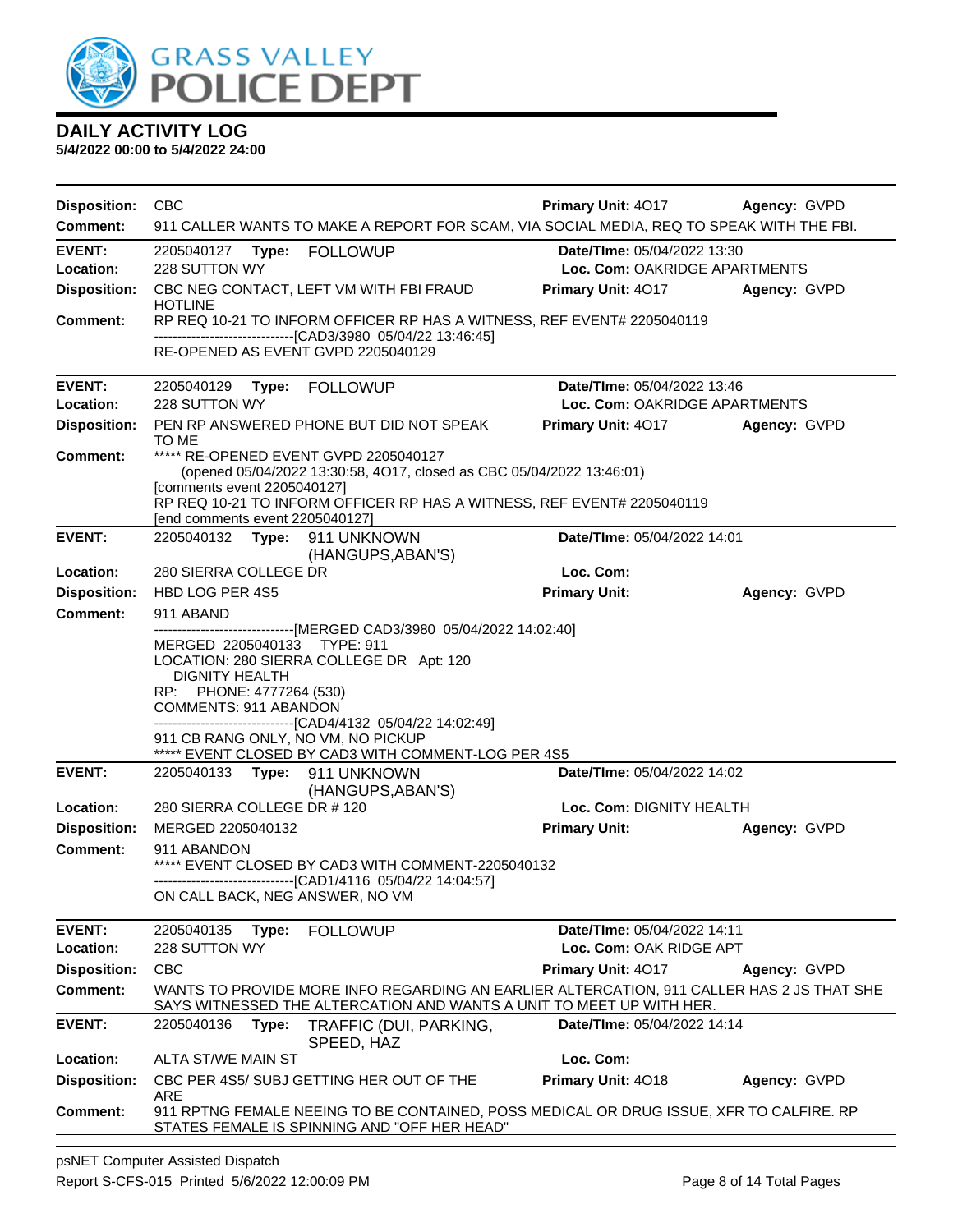

| <b>EVENT:</b>              | 2205040137                                 |       | Type: TRAFFIC (DUI, PARKING,<br>SPEED, HAZ                                                                                                                                                                                                                                                                                                                                           | Date/TIme: 05/04/2022 14:17              |                                          |
|----------------------------|--------------------------------------------|-------|--------------------------------------------------------------------------------------------------------------------------------------------------------------------------------------------------------------------------------------------------------------------------------------------------------------------------------------------------------------------------------------|------------------------------------------|------------------------------------------|
| Location:                  | ALTA ST/WE MAIN ST                         |       |                                                                                                                                                                                                                                                                                                                                                                                      | Loc. Com:                                |                                          |
| <b>Disposition:</b>        | <b>CBC</b>                                 |       |                                                                                                                                                                                                                                                                                                                                                                                      | Primary Unit: 4018                       | <b>Agency: GVPD</b>                      |
| <b>Comment:</b>            | PROPERTY AROUND HER                        |       | CALFIRE XFR/ 911 RTPNG FEMALE DANCING IN THE ROAD WITH ALCOHOL BOTTLES AND OTHER PERSONAL<br>------------------------------[CAD1/4116 05/04/22 14:18:14]                                                                                                                                                                                                                             |                                          |                                          |
|                            | REF EVENT# 2205040136                      |       |                                                                                                                                                                                                                                                                                                                                                                                      |                                          |                                          |
| <b>EVENT:</b><br>Location: | 825 OLD TUNNEL RD                          |       | 2205040140 Type: FOLLOWUP                                                                                                                                                                                                                                                                                                                                                            | Date/TIme: 05/04/2022 14:22<br>Loc. Com: |                                          |
|                            |                                            |       |                                                                                                                                                                                                                                                                                                                                                                                      |                                          |                                          |
| <b>Disposition:</b>        | <b>RPT</b>                                 |       |                                                                                                                                                                                                                                                                                                                                                                                      | Primary Unit: 4017                       | Agency: GVPD                             |
| Comment:                   | ISSUED CASE# G2200569                      |       | RP REQ 10-21 TO RPT COLD HIT AND RUN, TOOK PLACE 3/2                                                                                                                                                                                                                                                                                                                                 |                                          |                                          |
| <b>EVENT:</b>              |                                            |       | 2205040141 Type: WELFARE CHECK                                                                                                                                                                                                                                                                                                                                                       | Date/TIme: 05/04/2022 14:35              |                                          |
| Location:                  | W MAIN ST/LYMAN GILMORE                    |       |                                                                                                                                                                                                                                                                                                                                                                                      | Loc. Com:                                |                                          |
| <b>Disposition:</b>        | <b>UTL</b>                                 |       |                                                                                                                                                                                                                                                                                                                                                                                      | <b>Primary Unit: 4018</b>                | <b>Agency: GVPD</b>                      |
| Comment:                   | THROWING HER BELONGINGS.                   |       | 911 CALLER RPT XRAY WITH LONG BLND HAIR, IN HER 50S, YELLING AT PASSING VEHICLES AND<br>-------------------------[CAD4/4132 05/04/22 14:40:14]<br>EVENT LOCATION CHANGED FROM W MAIN ST                                                                                                                                                                                              |                                          |                                          |
| <b>EVENT:</b>              | 2205040143 <b>Type:</b>                    |       | DISTURBANCE (NOISE,<br>MUSIC, VERBAL, BARKI                                                                                                                                                                                                                                                                                                                                          | Date/TIme: 05/04/2022 14:46              |                                          |
| Location:                  | 1057 PAMPAS DR                             |       |                                                                                                                                                                                                                                                                                                                                                                                      | Loc. Com:                                |                                          |
| <b>Disposition:</b>        |                                            |       | CBC NEG FORCED ENTRY/ REFUSED MED                                                                                                                                                                                                                                                                                                                                                    | Primary Unit: 4024                       | Agency: GVPD                             |
| <b>Comment:</b>            | POSSIBLE MEDICAL SITUATION<br>1039 CALFIRE |       | "HEARD ONLY" MALE YELLING "HELP ME" 911 CALLER ADVISED THE MALE OCCUPANT OF THE HOME IS<br>DISABLED, UNSURE IF THE DISABLED MALE IS THE ONE NEEDING THE HELP. RP DOESN'T FEEL<br>COMFORTABLE GOING OVER TO THE HOME AND CHECKING ON THE PERSON IN DISTRESS.<br>-------------------------[CAD4/4132 05/04/22 14:46:43]<br>------------------------------[CAD3/3980 05/04/22 14:58:08] |                                          |                                          |
| <b>EVENT:</b>              | 2205040144                                 | Type: | ANIMALS (ABUSE, LOOSE,                                                                                                                                                                                                                                                                                                                                                               | Date/TIme: 05/04/2022 14:50              |                                          |
|                            |                                            |       | FOUND, INJURED)                                                                                                                                                                                                                                                                                                                                                                      |                                          |                                          |
| Location:                  | 455 PINE ST                                |       |                                                                                                                                                                                                                                                                                                                                                                                      | Loc. Com:                                |                                          |
| <b>Disposition:</b>        | HBD LOG PER 4Z32                           |       |                                                                                                                                                                                                                                                                                                                                                                                      | <b>Primary Unit:</b>                     | Agency: GVPD                             |
| <b>Comment:</b>            | REMAIN ANON.                               |       | NEIGHBOR'S DOG WONT STOP BARKING, ONGOING ISSUE. RP ADVISED DOG IS IN DISTRESS. RP ASKED TO                                                                                                                                                                                                                                                                                          |                                          |                                          |
|                            |                                            |       | -----------------------------[CAD1/4116_05/04/22 15:12:25]                                                                                                                                                                                                                                                                                                                           |                                          |                                          |
|                            | 4Z32 ADVISED                               |       | ***** EVENT CLOSED BY CAD1 WITH COMMENT-LOG PER 4Z32                                                                                                                                                                                                                                                                                                                                 |                                          |                                          |
| <b>EVENT:</b>              | 2205040146                                 | Type: | DISTURBANCE (NOISE,<br>MUSIC, VERBAL, BARKI                                                                                                                                                                                                                                                                                                                                          | Date/TIme: 05/04/2022 14:59              |                                          |
| Location:                  | 873 SUTTON WY                              |       |                                                                                                                                                                                                                                                                                                                                                                                      | Loc. Com: PORT OF SUBS                   |                                          |
| <b>Disposition:</b>        | UTL                                        |       |                                                                                                                                                                                                                                                                                                                                                                                      | Primary Unit: 4018                       | Agency: GVPD                             |
| <b>Comment:</b>            |                                            |       | STAFF RPTG MALE WAS SOMEWHAT AGGRESSIVE WHEN ASKED TO LEAVE BUSINESS BECAUSE HE WAS<br>ROLLING HIS JOINTS. SUBJ NOW OUTSIDE DESC MOHAWK LSW GRY SWEATSHIRT, CARRYING 2 CVS BAGS<br>POSS ENRT TO WENDYS AREA. RP DOES NOT WANT HIM TO RETURN<br>-------------------------------[CAD1/4116 05/04/22 15:00:52]                                                                          |                                          |                                          |
| <b>EVENT:</b>              | <b>VOICED</b><br>2205040152                |       |                                                                                                                                                                                                                                                                                                                                                                                      | Date/TIme: 05/04/2022 15:17              |                                          |
|                            |                                            | Type: | <b>CITIZEN ASSIST (CIVIL</b><br>STANDBY'S, LOCKOUT                                                                                                                                                                                                                                                                                                                                   |                                          |                                          |
| Location:                  | 129 S AUBURN ST                            |       |                                                                                                                                                                                                                                                                                                                                                                                      |                                          | Loc. Com: GRASS VALLEY POLICE DEPARTMENT |
| <b>Disposition:</b>        | <b>CBC</b>                                 |       |                                                                                                                                                                                                                                                                                                                                                                                      | <b>Primary Unit: 4D13</b>                | Agency: GVPD                             |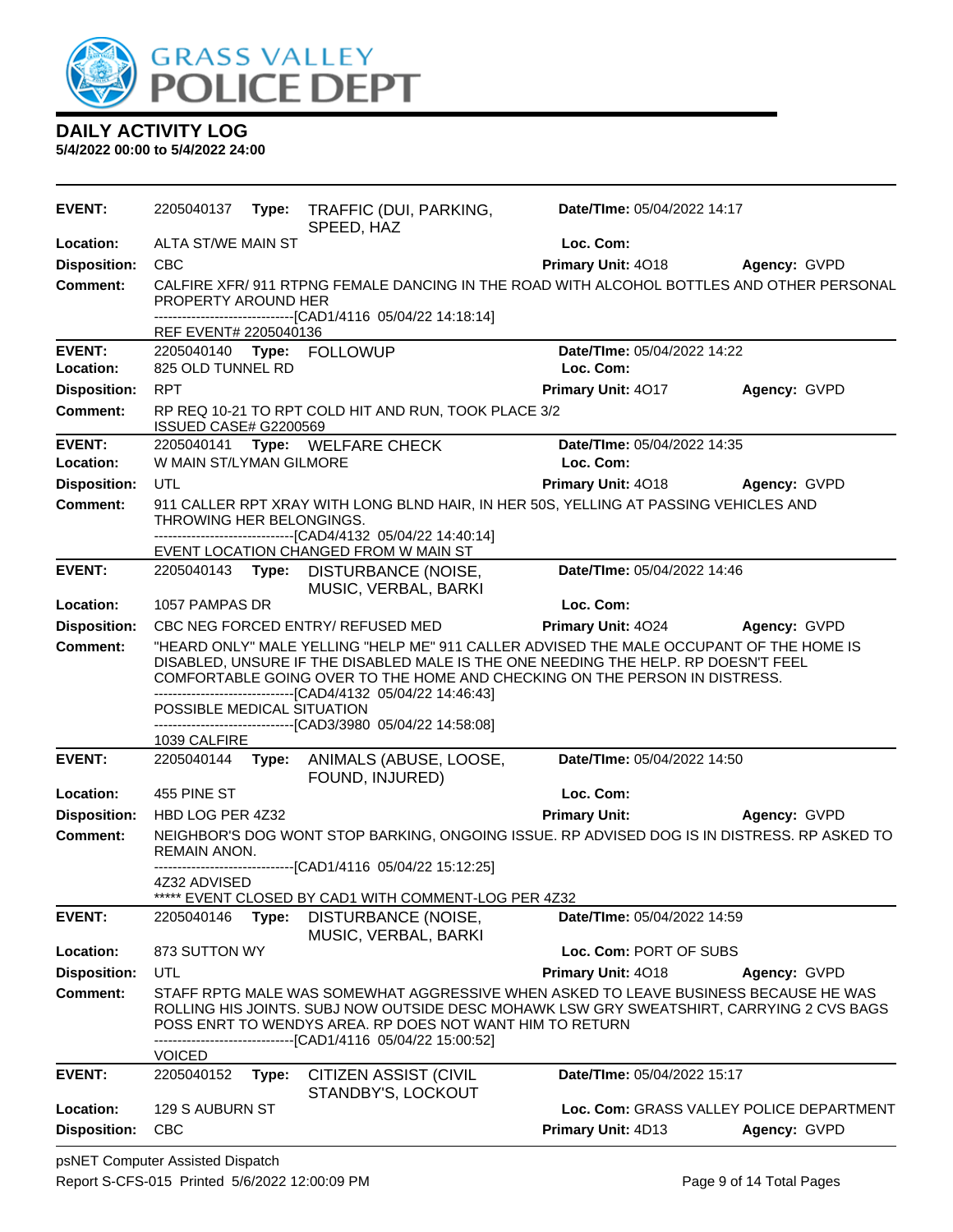

**5/4/2022 00:00 to 5/4/2022 24:00**

**Comment:** CTC IN LOBBY ------------------------------[CAD1/4116 05/04/22 15:17:26] EVENT LOCATION CHANGED FROM GVPD **EVENT:** 2205040155 **Type:** ANIMALS (ABUSE, LOOSE, FOUND, INJURED) **Date/TIme:** 05/04/2022 15:39 **Location:** 511 NURSERY ST **Loc. Com: Disposition:** RPT **Primary Unit:** 4Z32 **Agency:** GVPD **Case No:** G2201099 **Comment:** ------------------------------[CAD3/3980 05/04/22 15:39:24] EVENT LOCATION CHANGED FROM 511 NURSERY ST ------------------------------[CAD3/3980 05/04/22 15:39:27] ISSUED CASE# G2201099 FOR AGENCY GVPD by UNIT 4Z32 **EVENT:** 2205040156 **Type:** ANIMALS (ABUSE, LOOSE, FOUND, INJURED) **Date/TIme:** 05/04/2022 15:39 **Location:** 304 HILL ST **Loc. Com: Disposition:** RPT **Primary Unit:** 4Z32 **Agency:** GVPD **Case No:** G2201100 **Comment:** ------------------------------[CAD3/3980 05/04/22 15:39:53] ISSUED CASE# G2201100 FOR AGENCY GVPD by UNIT 4Z32 ------------------------------[CAD3/3980 05/04/22 15:40:00] EVENT LOCATION CHANGED FROM 304 HILL **EVENT:** 2205040160 **Type:** CITIZEN ASSIST (CIVIL STANDBY'S, LOCKOUT **Date/TIme:** 05/04/2022 16:17 **Location:** 265 SUTTON WY # 734 **Loc. Com: Disposition:** HBD LOGGED PER 4O24 **Primary Unit: Agency:** GVPD **Comment:** RP LOOKING FOR A STANDBY. GOING THROUGH A DIVORCE, SOON TO BE EX HUSAND IS AT RP'S APT AND SHE IS UNCOMFORTABLE WITH HIM BEING THERE. RP WILL GET HOME AT APPROX 1715 AND WILL ADVISED IF THE SOON TO BE EX HUSBAND IS STILL THERE. IF HE IS, SHE'LL CALL BACK FOR ASSISTANCE. ------------------------------[CAD4/4132 05/04/22 16:23:37] 4O24 ADVISED VIA AM ------------------------------[CAD4/4132 05/04/22 16:36:10] PER 4O24, LOG THE EVENT, RE-ENTER IF ASSIST IS NEEDED \*\*\*\*\* EVENT CLOSED BY CAD1 WITH COMMENT-LOGGED PER 4O24 **EVENT:** 2205040163 **Type:** FOLLOWUP **Date/TIme:** 05/04/2022 16:38 **Location:** 129 S AUBURN ST **Loc. Com:** GRASS VALLEY POLICE DEPARTMENT **Disposition:** CBC **Primary Unit:** 4D13 **Agency:** GVPD **Comment:** OUT W/ PETER ------------------------------[CAD1/4116 05/04/22 16:38:46] EVENT LOCATION CHANGED FROM GVPD **EVENT:** 2205040164 **Type:** COMMUNITY POLICING ACTION **Date/TIme:** 05/04/2022 16:51 **Location:** 1262 SUTTON WY **Loc. Com:** HOSPITALITY HOUSE 530 271 7144 **Disposition:** CBC 98T CLEARED **Primary Unit:** 4O17 **Agency:** GVPD **Comment:** REQ CLEARANCE FOR 2 **EVENT:** 2205040167 **Type:** ANIMALS (ABUSE, LOOSE, FOUND, INJURED) **Date/TIme:** 05/04/2022 16:54 **Location:** 210 SUTTON WY **Loc. Com: Disposition:** CBC **Primary Unit:** 4Z32 **Agency:** GVPD **Comment:** ------------------------------[CAD1/4116 05/04/22 17:13:15] EVENT LOCATION CHANGED FROM 210 SUTTON WY APT 28 **EVENT:** 2205040173 **Type:** TRAFFIC (DUI, PARKING, SPEED, HAZ **Date/TIme:** 05/04/2022 17:23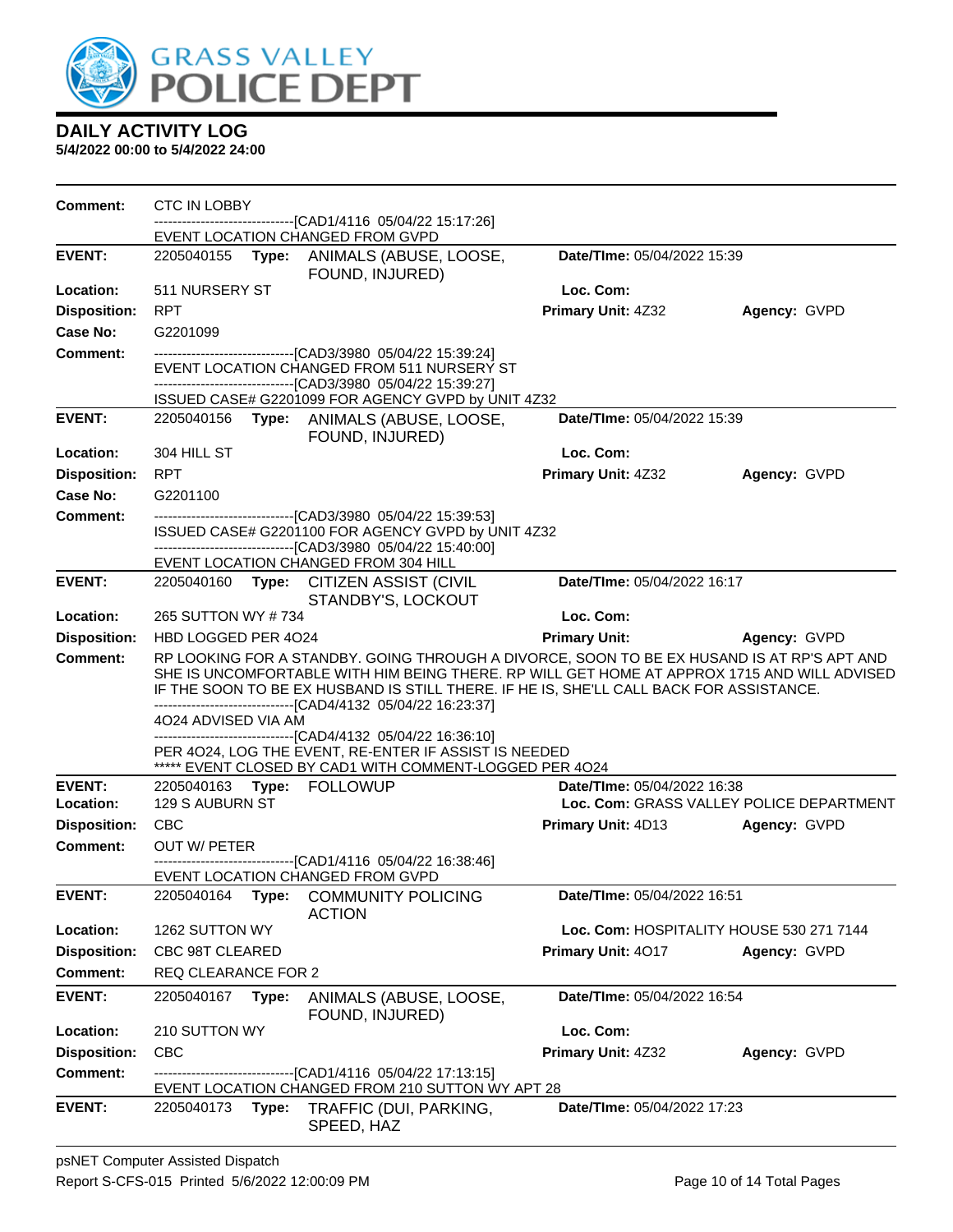

| Location:           | 49/20 RAMP STATE/WE EMPIRE ST               |                                                                                                                                                                                                                                                                                                                                                             | Loc. Com: SB                          |              |
|---------------------|---------------------------------------------|-------------------------------------------------------------------------------------------------------------------------------------------------------------------------------------------------------------------------------------------------------------------------------------------------------------------------------------------------------------|---------------------------------------|--------------|
| <b>Disposition:</b> | <b>HBD</b>                                  |                                                                                                                                                                                                                                                                                                                                                             | <b>Primary Unit:</b>                  | Agency: GVPD |
| <b>Comment:</b>     |                                             | 911 CALLER RPTING POSSIBLE DRUNK DRIVER, UNABLE TO OBTAIN TAG, GREEN LIFTED TOY TACOMA,<br>ALMOST HIT SEVERAL VEHICLES. XREFD TO CHP.<br>-------------------------------[CAD1/4116 05/04/22 17:25:08]                                                                                                                                                       |                                       |              |
|                     | <b>VOICED</b><br>***** EVENT CLOSED BY CAD1 |                                                                                                                                                                                                                                                                                                                                                             |                                       |              |
| <b>EVENT:</b>       |                                             | 2205040175 Type: SUSPICIOUS CIRCUMSTANCE<br>(VEHICLE, PERSON                                                                                                                                                                                                                                                                                                | Date/TIme: 05/04/2022 17:26           |              |
| Location:           | 1108 PAMPAS DR                              |                                                                                                                                                                                                                                                                                                                                                             | Loc. Com:                             |              |
| <b>Disposition:</b> | <b>CBC SITUATION MEDIATED</b>               |                                                                                                                                                                                                                                                                                                                                                             | Primary Unit: 4024                    | Agency: GVPD |
| <b>Comment:</b>     |                                             | RP IS THE MANAGER OF THE PROPERTY REPRTING A WHITE PICKUP TRCK PARKED IN FRONT OF ABOVE<br>ADDRESS. THE OCCUPANTS OF THE ABOVE ARE NOT IN THE STATE. UNABLE TO OBTAIN THE LIC PLATE.<br>-------------------------------[CAD4/4132 05/04/22 17:27:16]<br>EVENT CALL TYPE CHANGED FROM TRE                                                                    |                                       |              |
| <b>EVENT:</b>       |                                             | 2205040180 Type: TRAFFIC (DUI, PARKING,<br>SPEED, HAZ                                                                                                                                                                                                                                                                                                       | Date/TIme: 05/04/2022 18:02           |              |
| Location:           | RICHARDSON ST/NO AUBURN ST                  |                                                                                                                                                                                                                                                                                                                                                             | Loc. Com:                             |              |
| <b>Disposition:</b> |                                             | CBC NEG 23152, SUBJ MOVING ALONG                                                                                                                                                                                                                                                                                                                            | Primary Unit: 4018 Agency: GVPD       |              |
| <b>Comment:</b>     |                                             | 911 REPORTING A 23152 DIRVER IN A SILVER PONTIAC GRAND AM UNK LIC. PER RP SUS HAS BEEN<br>THROWING ITEMS AT PASSING CARS AND LOOK VERY HBD. PER RP SUBJS WAS VERY HOSTILE WHEN<br>APPROACHED. 2 FEMALES AND A MALE IN THE VEH NEG WEAPONS SEEN<br>--------------------------------[CAD2/4106 05/04/22 18:03:13]<br>RP ALSO CONCERNED SUBJS WILL LEAVE 23152 |                                       |              |
| <b>EVENT:</b>       |                                             | 2205040183 Type: TRAFFIC (DUI, PARKING,                                                                                                                                                                                                                                                                                                                     | Date/TIme: 05/04/2022 18:21           |              |
|                     |                                             | SPEED, HAZ                                                                                                                                                                                                                                                                                                                                                  |                                       |              |
| Location:           | 622 LEDUC ST                                |                                                                                                                                                                                                                                                                                                                                                             | Loc. Com:                             |              |
| <b>Disposition:</b> | CBC OWNER WILL MOVE VEH                     |                                                                                                                                                                                                                                                                                                                                                             | Primary Unit: 4020                    | Agency: GVPD |
| <b>Comment:</b>     | <b>VOICED</b>                               | RP REPORTING A GREY PICKUP WITH TRAILER BLOCKING THE ROADWAY<br>-------------------------------[CAD1/4116 05/04/22 18:25:22]                                                                                                                                                                                                                                |                                       |              |
| <b>EVENT:</b>       | 2205040192                                  | Type: ALARMS (SILENT, AUDIBLE,<br><b>COMMERCIAL, RES</b>                                                                                                                                                                                                                                                                                                    | Date/TIme: 05/04/2022 19:15           |              |
| Location:           | 1000 PLAZA DR                               |                                                                                                                                                                                                                                                                                                                                                             | Loc. Com: SIERRA CENTRAL CREDIT UNION |              |
| <b>Disposition:</b> | CBC BUILDING SECURE AND C4                  |                                                                                                                                                                                                                                                                                                                                                             | Primary Unit: 4017                    | Agency: GVPD |
| <b>Comment:</b>     |                                             | CASH ROOM DOOR VAULT AND CASHROOM MOTION VAULT, AUD, RESP PENDING, OP 8340                                                                                                                                                                                                                                                                                  |                                       |              |
|                     |                                             | ----------------------------------[CAD3/4085 05/04/22 19:25:35]<br>ALARM CO CALLED BACK, ADDITIONAL ACTIVATION FROM CASH ROOM DOOR VAULT.<br>-------------------------------[CAD1/3753 05/04/22 19:25:59]                                                                                                                                                   |                                       |              |
|                     |                                             | RESP NATHAN ETA 20 MINS IN WHI TESLA                                                                                                                                                                                                                                                                                                                        |                                       |              |
| <b>EVENT:</b>       | 2205040194<br>Type:                         | DISTURBANCE (NOISE,<br>MUSIC, VERBAL, BARKI                                                                                                                                                                                                                                                                                                                 | Date/TIme: 05/04/2022 19:31           |              |
| Location:           | SO SCHOOL ST/NEAL ST                        |                                                                                                                                                                                                                                                                                                                                                             | Loc. Com:                             |              |
| <b>Disposition:</b> | <b>GOA</b>                                  |                                                                                                                                                                                                                                                                                                                                                             | Primary Unit: 4020                    | Agency: GVPD |
| <b>Comment:</b>     | <b>HEADING UP NEAL ST.</b>                  | SIX JUV SKATEBOARDERS ARE IN A 415 WITH (O) AND HIS CART, (O) HAS NOW SEPARATED HIMSELF AND<br>-------------------------------[CAD2/4106 05/04/22 19:35:17]                                                                                                                                                                                                 |                                       |              |
|                     |                                             | 4S6 ADV, SEND BEAT OFFICER WHEN AVAIL                                                                                                                                                                                                                                                                                                                       |                                       |              |
| <b>EVENT:</b>       | 2205040196<br>Type:                         | TRAFFIC (DUI, PARKING,<br>SPEED, HAZ                                                                                                                                                                                                                                                                                                                        | Date/TIme: 05/04/2022 19:36           |              |
| Location:           | <b>49 STATE/WE MCKNIGHT WY</b>              |                                                                                                                                                                                                                                                                                                                                                             | Loc. Com: SB                          |              |
| <b>Disposition:</b> | <b>HBD</b>                                  |                                                                                                                                                                                                                                                                                                                                                             | <b>Primary Unit:</b>                  | Agency: GVPD |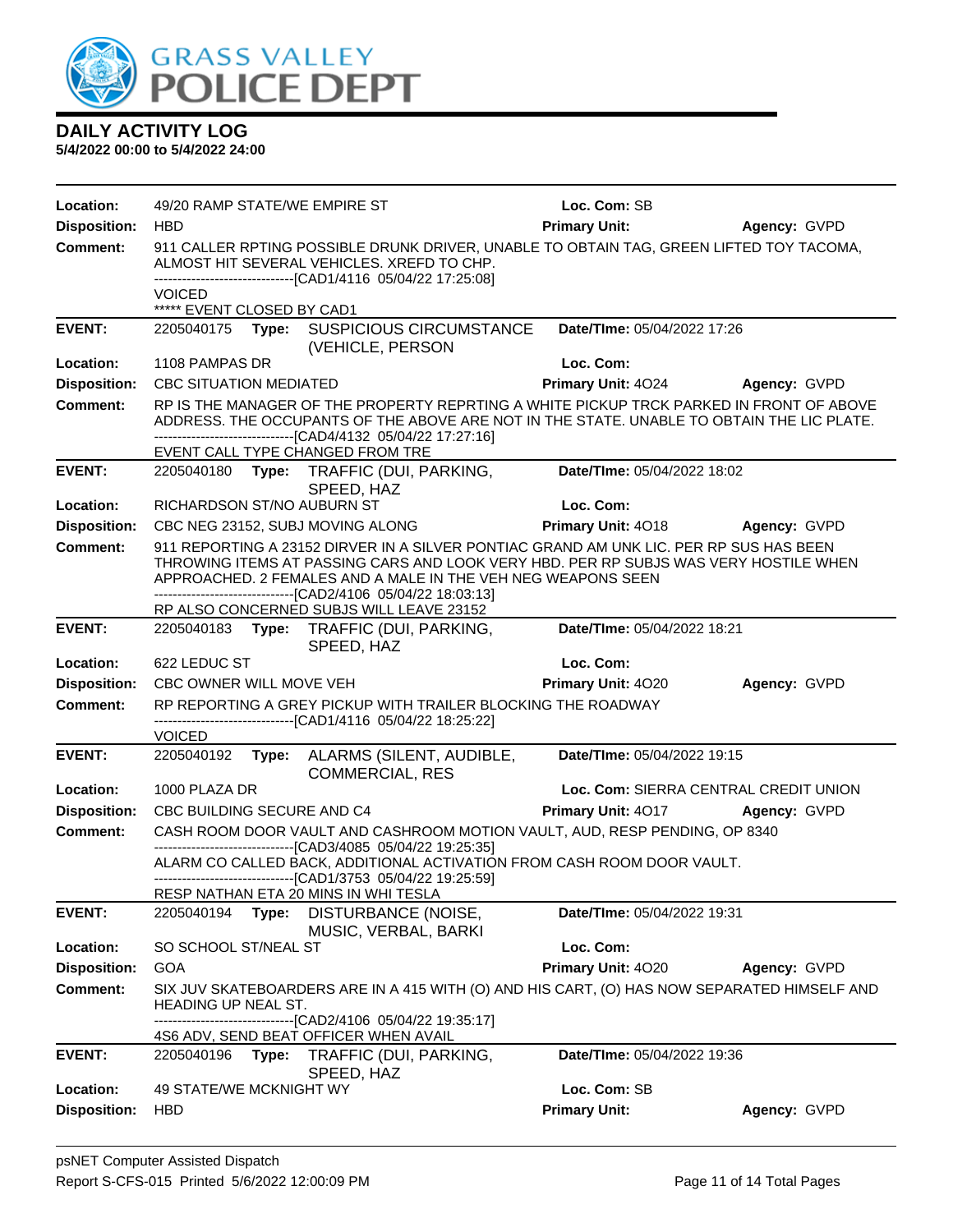

| Comment:            | 911 CALLER REPORTS POSS 23152 DRIVER IN A BLK TOYT RAV4/TRANSFERRED TO CHP                                                                                                                                                                                                                                                     |                                          |              |  |  |
|---------------------|--------------------------------------------------------------------------------------------------------------------------------------------------------------------------------------------------------------------------------------------------------------------------------------------------------------------------------|------------------------------------------|--------------|--|--|
|                     | ---------------------[CAD2/4106_05/04/22 19:37:24]<br><b>VOICED</b>                                                                                                                                                                                                                                                            |                                          |              |  |  |
|                     | ***** EVENT CLOSED BY CAD2                                                                                                                                                                                                                                                                                                     |                                          |              |  |  |
| <b>EVENT:</b>       | 2205040202 Type: FOLLOWUP                                                                                                                                                                                                                                                                                                      | Date/Time: 05/04/2022 20:16<br>Loc. Com: |              |  |  |
| Location:           | 215 NO CHURCH ST # 2                                                                                                                                                                                                                                                                                                           |                                          |              |  |  |
| <b>Disposition:</b> | <b>CBC</b>                                                                                                                                                                                                                                                                                                                     | Primary Unit: 4D10                       | Agency: GVPD |  |  |
| <b>Comment:</b>     | RP CALLED BACK AGAIN RE: EVENTS 2205020168 AND 2205030176 ABOUT HIS VEH, REQ CASE NUMBER. RP<br>WAS VERY ARGUMENTATIVE AND DIDN'T WANT TO GIVE A LOCATION WHERE HIS VEH IS LOCATED. LISTED<br>LOCATION OBTAINED FROM PREVIOUS CFS.<br>-------------------------------[CAD1/3753 05/04/22 20:28:47]<br>RP IS NOW OUTSIDE THE PD |                                          |              |  |  |
| <b>EVENT:</b>       | 2205040209<br>Type: FOLLOWUP                                                                                                                                                                                                                                                                                                   | Date/TIme: 05/04/2022 20:51              |              |  |  |
| Location:           | 905 WE MAIN ST                                                                                                                                                                                                                                                                                                                 | Loc. Com:                                |              |  |  |
| <b>Disposition:</b> | <b>CBC</b>                                                                                                                                                                                                                                                                                                                     | <b>Primary Unit: 4D10</b>                | Agency: GVPD |  |  |
| Comment:            | -------------------------------[CAD2/4106 05/04/22 20:52:18]<br>EVENT LOCATION CHANGED FROM 905 W MAIN ST                                                                                                                                                                                                                      |                                          |              |  |  |
| <b>EVENT:</b>       | 2205040210<br>Type: 911 UNKNOWN                                                                                                                                                                                                                                                                                                | Date/TIme: 05/04/2022 20:58              |              |  |  |
|                     | (HANGUPS, ABAN'S)                                                                                                                                                                                                                                                                                                              |                                          |              |  |  |
| Location:           | LAT: 39.21920100 LONG: -121.063724                                                                                                                                                                                                                                                                                             | Loc. Com:                                |              |  |  |
| <b>Disposition:</b> | <b>HBD</b>                                                                                                                                                                                                                                                                                                                     | <b>Primary Unit:</b>                     | Agency: GVPD |  |  |
| Comment:            | 911 OPEN LINE, MULTIPLE SUBJS HEARD IN THE BACKGROUND WITH MUSIC.                                                                                                                                                                                                                                                              |                                          |              |  |  |
|                     | -------------------------[CAD2/4106_05/04/22 20:59:41]<br>ADDITIONAL 911 OPEN LINE MULTIPLE SUBJ HEARD. SOUNDS C4                                                                                                                                                                                                              |                                          |              |  |  |
|                     | ------------------------------[CAD1/3753_05/04/22 21:02:27]                                                                                                                                                                                                                                                                    |                                          |              |  |  |
|                     | MESSAGE LEFT ON CALL BACK<br>***** EVENT CLOSED BY CAD2                                                                                                                                                                                                                                                                        |                                          |              |  |  |
| <b>EVENT:</b>       | 2205040213 Type: VEHICLE STOP                                                                                                                                                                                                                                                                                                  | Date/TIme: 05/04/2022 21:10              |              |  |  |
| Location:           | <b>HUGHES RD/EA MAIN ST</b>                                                                                                                                                                                                                                                                                                    | Loc. Com:                                |              |  |  |
| <b>Disposition:</b> | <b>RPT</b>                                                                                                                                                                                                                                                                                                                     | Primary Unit: 4D10                       | Agency: GVPD |  |  |
| Case No:            | G2201102                                                                                                                                                                                                                                                                                                                       |                                          |              |  |  |
| <b>Comment:</b>     | License: 4JKU910                                                                                                                                                                                                                                                                                                               |                                          |              |  |  |
|                     | -------------------------[CAD2/4106_05/04/22 21:11:58]                                                                                                                                                                                                                                                                         |                                          |              |  |  |
|                     | EVENT LOCATION CHANGED FROM HUGHES RD/ E MAIN ST<br>---------------------------[CAD1/3753_05/04/22_21:20:12]                                                                                                                                                                                                                   |                                          |              |  |  |
|                     | TOW ASSIGNED-GOLD COUNTRY TOW, 1025 IDAHO MARYLAND DR, GRASS VALLEY, 5309555653,<br>--------------------------------[CAD1/3753_05/04/22_21:20:26]                                                                                                                                                                              |                                          |              |  |  |
|                     | 10-39 GOLD COUNTRY TOW/ENRT<br>----------------------------[CAD2/4106_05/04/22 21:23:34]                                                                                                                                                                                                                                       |                                          |              |  |  |
|                     | ISSUED CASE# G2201102 FOR AGENCY GVPD by UNIT 4D10<br>---------------------[CAD2/4106_05/04/22 21:44:58]                                                                                                                                                                                                                       |                                          |              |  |  |
|                     | FCN/3702212404707                                                                                                                                                                                                                                                                                                              |                                          |              |  |  |
| <b>EVENT:</b>       | 2205040214<br>Type:<br>DISTURBANCE (NOISE,<br>MUSIC, VERBAL, BARKI                                                                                                                                                                                                                                                             | Date/TIme: 05/04/2022 21:12              |              |  |  |
| Location:           | 355 JOERSCHKE DR #35B                                                                                                                                                                                                                                                                                                          | Loc. Com: SPRING HILL MANOR              |              |  |  |
| <b>Disposition:</b> | <b>CBC</b>                                                                                                                                                                                                                                                                                                                     | <b>Primary Unit: 4S6</b>                 | Agency: GVPD |  |  |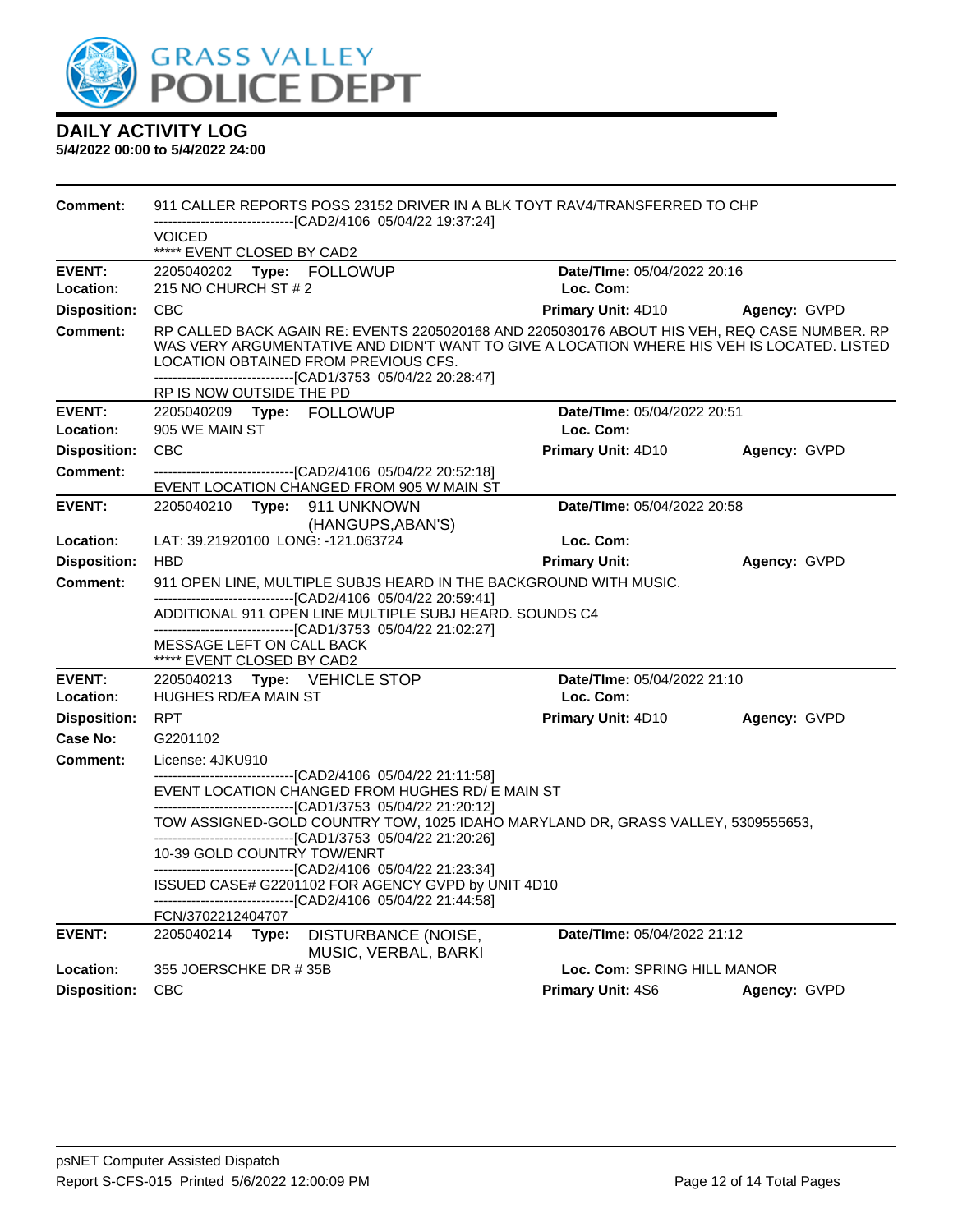

| <b>Comment:</b>     | 4S6 ADV TO REVIEW                        |       | PUT THE MALE BACK ON PHONE LINE DISCONNECTED.<br>-------------------------------[CAD1/3753 05/04/22 21:14:30]<br>CHP TRANS/RP CALLED BACK ON 911, HE IS VERY AGITATED AND REQ CTC.<br>--------------------------------[CAD2/4106 05/04/22 21:16:23]<br>------------------------------[4S6/MDT 05/04/22 21:56]<br>SUFFERING DUE TO THE FACT THAT THEY WILL NOT RELEASE MEDS. |                             | 911 REPORITNG HE IS BEING MENTALLY ABUSED, MALE IS IN THE BUILDING MAKING TO MUCH NOISE FOR<br>HIM TO SLEEP. HE CALLED SOMEONE TO PICK HIM UP AND THEY WONT AND STAFF IS REFUSING TO GIVE<br>HIM HIS MEDICATION. RP HANDED PHONE TO AN XRAY WHO PROVIDED ADDRESS, THEN WHEN ASKED TO<br>CTC MADE W/ RP WHO IS UPSET THAT STAFF WILL NOT RELEASE HIS MEDS BECAUSE HE IS BEING PICKED<br>UP BY FAMILY. PER STAFF, RP"S FAMILY IS NOT PICKING HIM UP TONIGHT AND THEY WILL RELEASE MEDS<br>WHEN THEY DO. STAFF ALSO ADV THAT RP IS UPSEST THAT HE IS SHARING A ROOM W/ A NEW RESIDENT.<br>RP ALSO ADVISED THAT THEY ARE ABUSING HIM, HOWEVER IT IS NOT PHYSICAL ABUSE, JUST MENTAL |
|---------------------|------------------------------------------|-------|-----------------------------------------------------------------------------------------------------------------------------------------------------------------------------------------------------------------------------------------------------------------------------------------------------------------------------------------------------------------------------|-----------------------------|---------------------------------------------------------------------------------------------------------------------------------------------------------------------------------------------------------------------------------------------------------------------------------------------------------------------------------------------------------------------------------------------------------------------------------------------------------------------------------------------------------------------------------------------------------------------------------------------------------------------------------------------------------------------------------|
|                     |                                          |       | RP AGREED TO MOVE TO A PRIVATE ROOM FOR THE EVENING.                                                                                                                                                                                                                                                                                                                        |                             |                                                                                                                                                                                                                                                                                                                                                                                                                                                                                                                                                                                                                                                                                 |
| <b>EVENT:</b>       | 2205040219                               | Type: | DISTURBANCE (NOISE,<br>MUSIC, VERBAL, BARKI                                                                                                                                                                                                                                                                                                                                 | Date/TIme: 05/04/2022 22:42 |                                                                                                                                                                                                                                                                                                                                                                                                                                                                                                                                                                                                                                                                                 |
| Location:           | 867 SUTTON WY                            |       |                                                                                                                                                                                                                                                                                                                                                                             | Loc. Com: SAFEWAY           |                                                                                                                                                                                                                                                                                                                                                                                                                                                                                                                                                                                                                                                                                 |
| <b>Disposition:</b> | UTL GOA                                  |       |                                                                                                                                                                                                                                                                                                                                                                             | Primary Unit: 4D10          | Agency: GVPD                                                                                                                                                                                                                                                                                                                                                                                                                                                                                                                                                                                                                                                                    |
| <b>Comment:</b>     |                                          |       | FLAG POLE. SEC HAS LEFT PER RP.<br>-------------------------------[CAD3/4085 05/04/22 22:42:26]                                                                                                                                                                                                                                                                             |                             | 911 REPORTING SUBJ HARRASSING THE SECURITY GUARD NEAR THE FLAGPOLE. PER RP, SU IS THERE<br>THREATENING TO BEAT UP SECURITY GUARD. SU IN GRY SUBA, CURRENTLY DRIVING AROUND NEAR THE                                                                                                                                                                                                                                                                                                                                                                                                                                                                                             |
|                     |                                          |       | RP UNABLE TO PROVIDE DESCRIPTION OF SU DUE TO BEING DARK                                                                                                                                                                                                                                                                                                                    |                             |                                                                                                                                                                                                                                                                                                                                                                                                                                                                                                                                                                                                                                                                                 |
|                     |                                          |       | ------------------------------[4D10/MDT 05/04/22 22:47]<br>CONTACT MADE WITH RP. SUBJECT LEFT PRIOR TO ARRIVAL. CBC.                                                                                                                                                                                                                                                        |                             |                                                                                                                                                                                                                                                                                                                                                                                                                                                                                                                                                                                                                                                                                 |
| <b>EVENT:</b>       |                                          |       | 2205040220 Type: SUSPICIOUS CIRCUMSTANCE                                                                                                                                                                                                                                                                                                                                    | Date/TIme: 05/04/2022 22:56 |                                                                                                                                                                                                                                                                                                                                                                                                                                                                                                                                                                                                                                                                                 |
|                     |                                          |       | (VEHICLE, PERSON                                                                                                                                                                                                                                                                                                                                                            |                             |                                                                                                                                                                                                                                                                                                                                                                                                                                                                                                                                                                                                                                                                                 |
| Location:           | 984 PLAZA DR                             |       |                                                                                                                                                                                                                                                                                                                                                                             | Loc. Com:                   |                                                                                                                                                                                                                                                                                                                                                                                                                                                                                                                                                                                                                                                                                 |
| <b>Disposition:</b> |                                          |       | CBC BUSINESS RESECURED, SPARE KEY TAKEN                                                                                                                                                                                                                                                                                                                                     | <b>Primary Unit: 4020</b>   | Agency: GVPD                                                                                                                                                                                                                                                                                                                                                                                                                                                                                                                                                                                                                                                                    |
| <b>Comment:</b>     |                                          |       | RP ACCIDENTLY OPENED A DOOR WHILE CHECKING IN THE BACK OF THE BUSINESS ON PLAZA DR.<br>------------------------[CAD3/4085 05/04/22 23:07:12]<br>EVENT LOCATION CHANGED FROM 988 PLAZA DR GV<br>-------------------------------[CAD3/4085 05/04/22 23:16:39]<br>PER 4S6, SPARE KEY TAKEN FROM BUSINESS TO SECURE DOOR                                                        |                             |                                                                                                                                                                                                                                                                                                                                                                                                                                                                                                                                                                                                                                                                                 |
| <b>EVENT:</b>       |                                          |       | 2205040223 Type: 911 UNKNOWN                                                                                                                                                                                                                                                                                                                                                | Date/TIme: 05/04/2022 23:08 |                                                                                                                                                                                                                                                                                                                                                                                                                                                                                                                                                                                                                                                                                 |
|                     |                                          |       | (HANGUPS, ABAN'S)                                                                                                                                                                                                                                                                                                                                                           |                             |                                                                                                                                                                                                                                                                                                                                                                                                                                                                                                                                                                                                                                                                                 |
| Location:           |                                          |       | ALLISON RANCH RD/NO NORTH STAR MINE RD                                                                                                                                                                                                                                                                                                                                      | Loc. Com:                   |                                                                                                                                                                                                                                                                                                                                                                                                                                                                                                                                                                                                                                                                                 |
| <b>Disposition:</b> | <b>HBD</b>                               |       |                                                                                                                                                                                                                                                                                                                                                                             | <b>Primary Unit:</b>        | Agency: GVPD                                                                                                                                                                                                                                                                                                                                                                                                                                                                                                                                                                                                                                                                    |
| <b>Comment:</b>     | 911 STATIC ON THE LINE                   |       |                                                                                                                                                                                                                                                                                                                                                                             |                             |                                                                                                                                                                                                                                                                                                                                                                                                                                                                                                                                                                                                                                                                                 |
|                     | POCKET DIAL ON CALL BACK                 |       | -------------------------------[CAD1/3753 05/04/22 23:08:54]<br>EVENT LOCATION CHANGED FROM LAT: 39.20058600 LONG: -121.056772 GRASS VALLEY<br>-------------------------------[CAD1/3753 05/04/22 23:09:25]                                                                                                                                                                 |                             |                                                                                                                                                                                                                                                                                                                                                                                                                                                                                                                                                                                                                                                                                 |
| <b>EVENT:</b>       | ***** EVENT CLOSED BY CAD1<br>2205040224 | Type: | ALARMS (SILENT, AUDIBLE,                                                                                                                                                                                                                                                                                                                                                    | Date/TIme: 05/04/2022 23:20 |                                                                                                                                                                                                                                                                                                                                                                                                                                                                                                                                                                                                                                                                                 |
|                     |                                          |       | <b>COMMERCIAL, RES</b>                                                                                                                                                                                                                                                                                                                                                      |                             |                                                                                                                                                                                                                                                                                                                                                                                                                                                                                                                                                                                                                                                                                 |
| Location:           | 1005 IDAHO MARYLAND RD                   |       |                                                                                                                                                                                                                                                                                                                                                                             |                             | Loc. Com: PETERS WELL DRILLING IDAHO<br><b>MARYLAND</b>                                                                                                                                                                                                                                                                                                                                                                                                                                                                                                                                                                                                                         |
| <b>Disposition:</b> | <b>CBC EVERYTHING IS SECURE</b>          |       |                                                                                                                                                                                                                                                                                                                                                                             | Primary Unit: 4D10          | Agency: GVPD                                                                                                                                                                                                                                                                                                                                                                                                                                                                                                                                                                                                                                                                    |
| <b>Comment:</b>     | AUD 10-33 HEARD                          |       |                                                                                                                                                                                                                                                                                                                                                                             |                             |                                                                                                                                                                                                                                                                                                                                                                                                                                                                                                                                                                                                                                                                                 |
|                     |                                          |       | -------------------------[CAD3/4085_05/04/22 23:21:15]<br>EVENT LOCATION CHANGED FROM PETERS WELL DRILLING IDAHO MARYLAND                                                                                                                                                                                                                                                   |                             |                                                                                                                                                                                                                                                                                                                                                                                                                                                                                                                                                                                                                                                                                 |